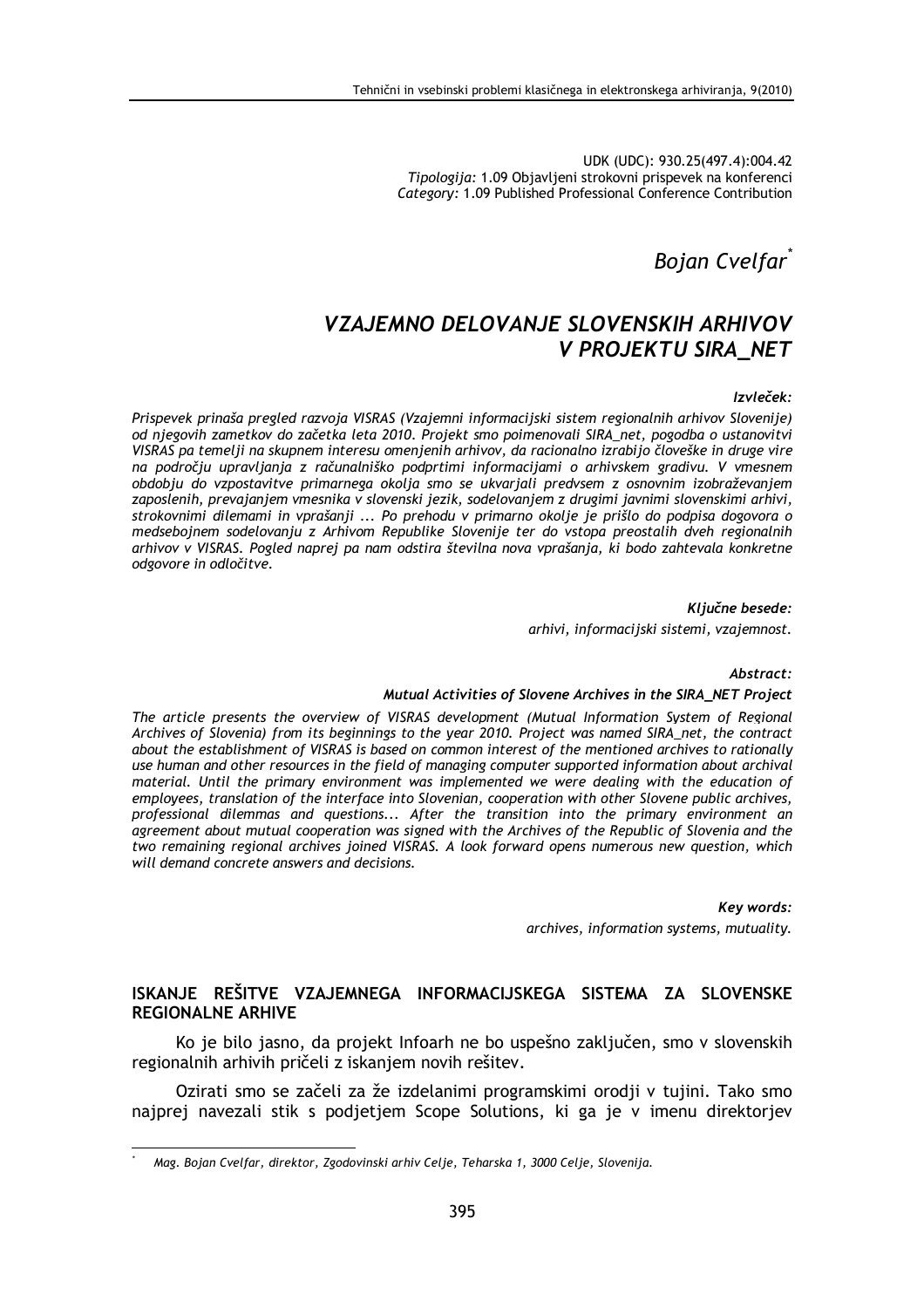slovenskih regionalnih arhivov vzpostavil direktor Zgodovinskega arhiva Ptuj v začetku leta 2007. Njihov uradni odgovor smo prejeli 27. 2. 2007. V odgovoru so se opravičili za nekoliko zakasnelo reakcijo zaradi praznika ("Fasnacht"), torej našega fašenka ali pusta. Z odzivom smo bili zadovoljni, saj smo dobili okvirne odgovore na naša vprašanja glede možnosti nakupa in implementacije programske opreme "scopeArchiv" v slovenske regionalne arhive.

Zelo primerno pa se nam je zdelo nekoliko pobliže spoznati tudi proiekt ARHINET, ki so ga v sodelovanju z zasebnim podjetjem pričeli uspešno razvijati kolegi iz "Hrvatskog državnog arhiva u Zagrebu". V ta namen smo imeli v letih 2007 in 2008 več srečani s predstavniki tega projekta. Pričeli smo s krajšim predstavitvenim sestankom v Mariboru, kjer sta nam predstavnika tega projekta podrobneje razložila glavne smernice in ideje te rešitve. Na sestanku smo se dogovorili za podrobnejšo predstavitev programskega orodja, ki je nekoliko kasneje potekala v Kopru, ter za namestitev demo verzije za slovenske arhive. Nekateri arhivisti so demo verzijo tudi s pridom preizkušali, vendar pa direktorji s strani strokovnih delavcev nismo zaznali pretiranega navdušenia nad tem programskim orodjem. Predvsem pa nas je motilo dejstvo, da orodje še ni bilo dovolj preizkušeno v praksi in da še niso bili dokončani vsi moduli, torej je bilo še v fazi razvoja. Kljub vsemu pa tega orodja v tistem trenutku seveda še nismo popolnoma odpisali, saj je, razen zgoraj navedenih pomanjkljivosti, prinašalo tudi odlične rešitve, npr. vključevanje ustvarjalcev arhivskega gradiva neposredno v sam sistem.

Spremljali pa smo tudi projekt ICAAtom, sicer odprto kodno rešitev, ki pa še ni bil razvit do te mere, da bi bil uporaben za zahtevnejše arhivske informacijske sisteme in niegove realizacije ni bilo pričakovati še tako kmalu.

Ob iskanju najbolj dovršene rešitve pa so se začela porajati nekatera bistvena. da ne rečem kar življenjska vprašanja, na katera še nismo imeli pripravljenih jasnih odgovorov. Tako smo se zaradi nakupa katerega koli programskega orodia naiveč ukvariali z dvema vidikoma.

Iz organizacijskega vidika so se takrat nakazovale predvsem tri rešitve:

- da je ena pravna oseba imetnik oz. lastnik ene instance (okolja, v katerem vzpostavlja lastno podatkovno zbirko). Ta je lahko inštalirana na posebnem računalniku - strežniku samostojno. Kot pozitivno plat tega pristopa smo zaznali neodvisnost pri upravljanju in potrebno minimalno medarhivsko koordinacijo tako na organizacijskem kot tudi na arhivskem strokovnem nivoju. Med manj želene posledice te usmeritve smo že takrat prištevali zelo omejeno izvajanje normativne kontrole med posameznimi instancami in s tem tudi multipliciranje vnosov krajevnih imen, oseb, stvarnih gesel, klasifikacij itd. Sploh pa smo pričakovali težave pri poznejši uporabi podatkov preko spleta, saj smo predvidevali, da bo sčasoma prihajalo do velikega števila zadetkov, ki ne bi bili med seboj vsebinsko logično povezani;
- da ima vsak arhiv svojo instanco, za "query", ki bi povezoval vse instance na spletnem strežniku, pa bi poskrbeli pozneje. Ob tem pa smo zaznali nevarnost, da podatki iz različnih instanc ne bi bili na vsebinskem nivoju med seboj vedno ustrezno povezani. To velja še posebej za normativno kontrolo;
- ena instanca (kasnejša SIRA), v njenem okviru pa bi organizirali pod-baze posameznih arhivov s skupno (eno) administracijo, skupnimi podatkovnimi viri, vključno z enim "querijem". Ta varianta je bila s tedanjega gledišča ocenjena kot finančno najbolj ugodna in racionalna, predvsem pa dolgoročno »stabilna«.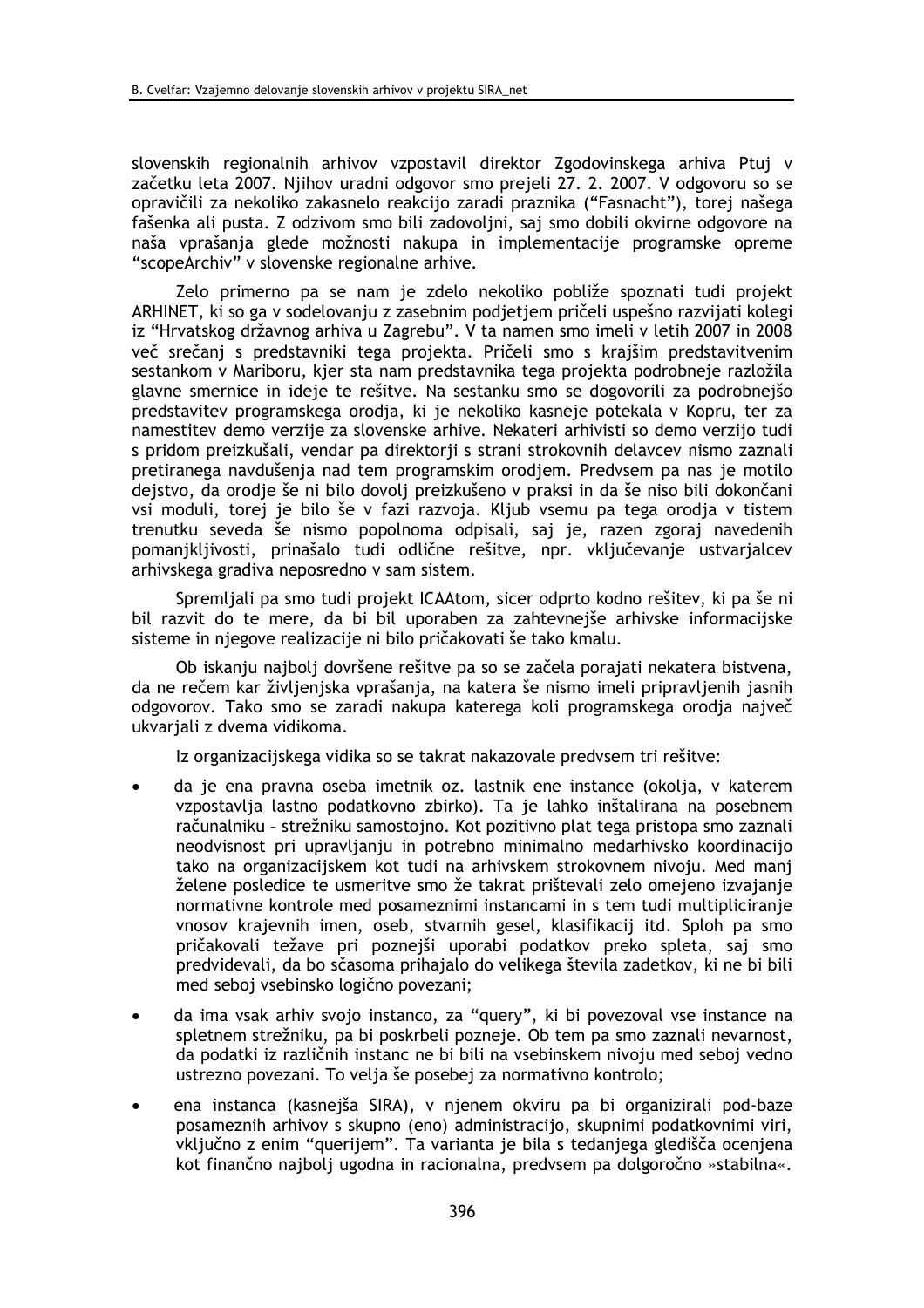Rešitev pa je zahtevala večji angažma odgovornih oseb, saj je bil predpogoj za takšno rešitev organizacija »nadarhivske« pravne osebe, s katero bi izbrano podjetje moralo sodelovati pri realizaciji projekta. V njenem okviru bi morali tudi reševati probleme v zvezi z nastalimi stroški, njihovo delitev, strokovne usmeritve itd.

Iz tehnološko-tehničnega vidika je bilo treba obravnavati več zahtev oz. težav, in sicer glede:

- arhitekture celotnega sistema in s tem povezanih pozicij podatkovnega oz. aplikacijskega strežnika. Ta bi moral biti postavljen za požarnim zidom, strežnik s specializiranim iskalnikom "query" pa bi moral biti izveden pred požarnim zidom ali pa za požarnim zidom, vendar z neposrednimi dostopom do javno dostopnih vsebin. Razlogi za tovrstne restrikcije so v zagotavljanju varnosti podatkov na podatkovnem strežniku in zagotavljanju dostopov zunanjih uporabnikov do zajetih podatkov na spletnem strežniku;
- zajema podatkov in njihovega prenosa na aplikacijski strežnik. S stališča arhivskih delavcev se celota aktivnosti dogaja na lokalni delovni postaji (osebnem računalniku) ali namenskem strežniku za delo z oddaljenim namizjem v kombinaciji z aplikacijskim oz. podatkovnim strežnikom. Na delovni postajah oz. na strežniku za delo z oddaljenim namizjem je inštaliran odjemalec, to je skupina programov in okolje, ki omogoča komunikacijo med klientom in strežnikom;
- vprašanį, povezanih z oddalieno komunikacijo. V tej zvezi so se pojavliala predysem vprašanja, ali vzpostavljene internetne povezave zagotavljajo zadostne hitrosti za normalno delo med delovnimi postajami in podatkovnim/aplikacijskim strežnikom. Znano je bilo, da so nekateri arhivi sicer imeli optiko že pripeljano do lastnih vozlišč ali pa so to nameravali v kratkem izvesti. V tem primeru nismo pričakovali večjih težav z dostopanjem. Drugi pa so imeli izvedene različne rešitve, predvsem pa omogočene različne hitrosti komunikacii:
- zagotovitve podatkovnega strežnika, ki bi ga po takratni projekciji lahko zagotovil Pokrajinski arhiv Maribor z Windows Server 2003 (4 X procesor Xeon 3.6: 6GB RAM, cca. 1 TB diskovnih kapacitet RAID 5). Ultrium tračno enoto za 800 GB. Kot spletni server bi lahko začasno vzpostavili osebni računalnik 1 GB delovnega pomnilnika, cca. 120 GB (disk C in D s po cca 60 GB) diskovnih kapacitet ter winXPpro operacijskim sistemom, na katerega bi instalirali potreben MS IIS z NET Framework okoljem 3.5. Slednjega bi po določenem času zamenjali za ustrezni namenski strežnik;
- zagotovitve varnih povezav ali VPN. Tudi te bi lahko v začetni fazi vzpostavili programsko, pozneje pa »stalno« med obstoječimi routerji ali drugimi varnostnimi napravami.

Glavni problem je predstavljala zagotovitev zadostnih finančnih sredstev za nakup katerekoli od obstoječih rešitev in seveda njeno nadaljnje vzdrževanje. Zato smo direktorji regionalnih arhivov pri našem ustanovitelju in financerju, Ministrstvu za kulturo Republike Slovenije, nekoliko bolj začeli poudarjati pomen nakupa in implementacije programske opreme za pomoč pri arhivskem strokovnem delu. Ne nazadnje tudi 59. člen Zakona o varstvu dokumentarnega in arhivskega gradiva ter arhivih (ZVDAGA) govori o enotnem arhivskem informacijskem sistemu.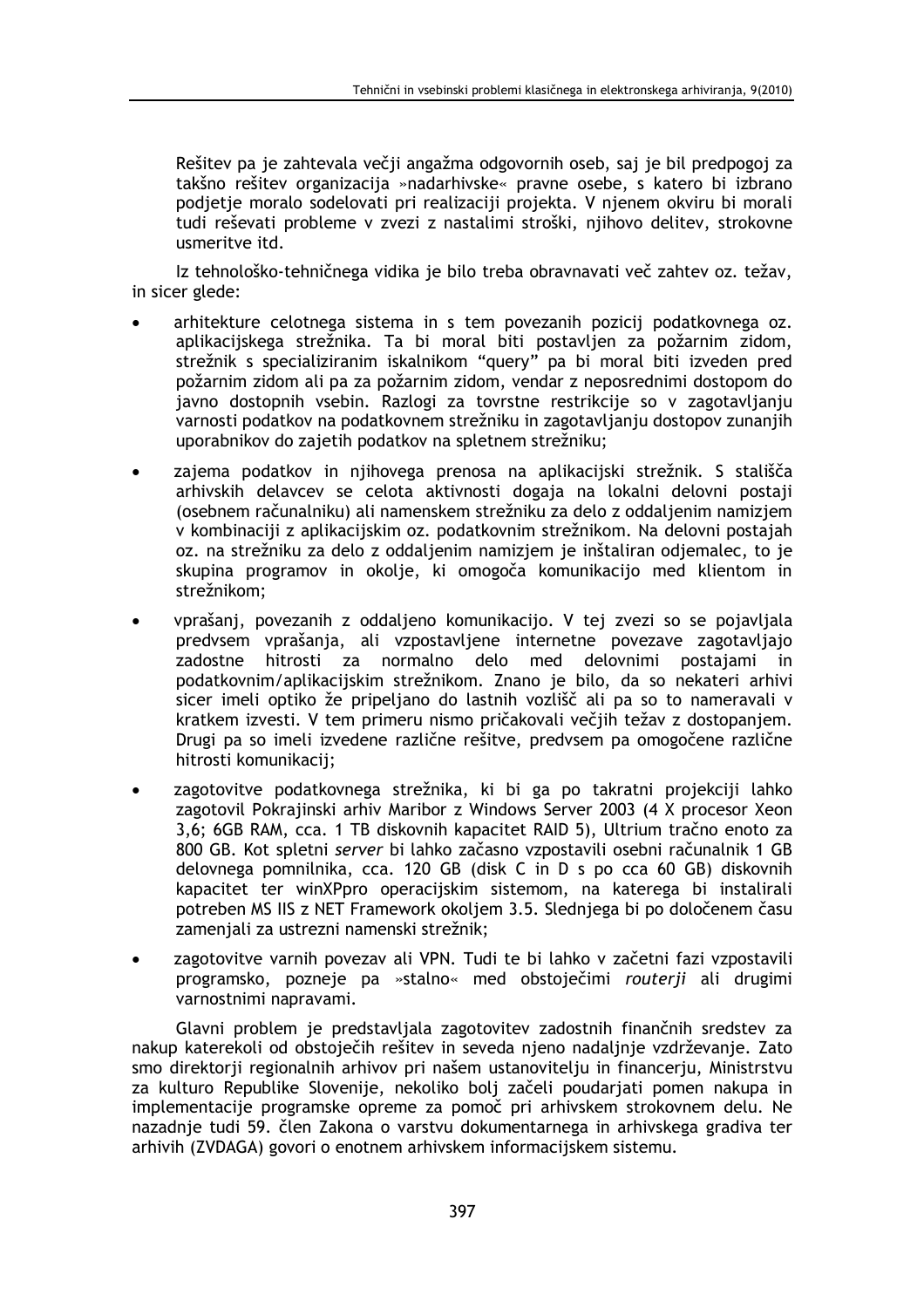Med strateškimi cilji Nacionalnega programa za kulturo (NPK 2008-2011) pa najdemo pri arhivski dejavnosti tudi cilj, ki govori o sodelovanju pri vzpostavitvi in vzdrževanju spletnega portala za dokumentarno in arhivsko gradivo v Evropi ter predvideva naslednje ukrepe:

- vzpostavitev slovenskega arhivskega spletnega portala, ki bo omogočal tudi lažji čezmejni dostop do dokumentarnega in arhivskega gradiva,
- podpora pretvorbi popisov in drugih arhivskih pripomočkov iz papirne oblike in drugih analognih medijev v digitalno obliko, ki bo neposredno dostopna,
- zavzemanje za razvoj oziroma uporabo ustreznih orodij za spletno dostopen opis dokumentov in arhivskega gradiva, primerjava najboljših praktičnih smernic za oblikovanje iskalnih pripomočkov oziroma promoviranje orodij za eučenje uporabnikov arhivov in dokumentov.

Na Ministrstvu za kulturo smo zelo hitro naleteli na ugoden odziv, predvsem s strani sekretarke mag. Nine Zupančič Pušavec in državne sekretarke dr. Jelke Pirkovič. Tako so na ministrstvu predlagali, da sami izvedemo javno naročilo, in sicer za vseh šest arhivov skupaj. Direktorji regionalnih arhivov smo o tem imeli krajši, a zelo pomemben sestanek na 1. mednarodnem posvetovanju "Okrogla miza arhivistov Slovenije in Hrvaške", 15. maja 2008, v Tuheljskih Toplicah. Na njem smo se odločili za izvedbo skupnega javnega naročila, za njegovo pripravo in izvedbo pa zadolžili mag. Bojana Cvelfarja, direktorja Zgodovinskega arhiva Celje.

Kolesje se je zavrtelo. Mag. Bojan Cvelfar je uspešno opravil še nekaj usklajevalnih sestankov na Ministrstvu za kulturo (predvsem zaradi zagotovitve oz. odobritve zadostnih finančnih sredstev) ter se posvetil zahtevni pripravi javnega naročila. Tik pred oddajo javnega naročila, 14. avgusta 2008, sta po odločitvi svojih direktoriev iz igre izpadla Pokrajinski arhiv v Novi Gorici in Zgodovinski arhiv Liubliana.

Tako so kot naročniki za izvedbo nakupa, implementacije in vzdrževanja informacijskega sistema za podporo strokovnemu arhivskemu delu ostali štirie arhivi: Zgodovinski arhiv na Ptuju, Pokrajinski arhiv Koper, Zgodovinski arhiv Celje in Pokrajinski arhiv Maribor. Merili za izbor ponudnika sta bili najnižia cena (85 %) in rok izvedbe implementacije (15 %). Odpiranje ponudb je potekalo 24. 9. 2008 ob 12.00 uri v sejni sobi Zgodovinskega arhiva Celje, na Teharski cesti 1 v Celju.

Že 11. 8. 2008 je bila imenovana strokovna komisija za vodenje nekaterih faz postopka: odpiranje ponudb, pregled in ocenjevanje ponudb ter odločitev o oddaji javnega naročila. Sestavljali so jo dr. Slavica Tovšak, direktorica Pokrajinskega arhiva Maribor (predsednica), mag. Nada Čibej, direktorica Pokrajinskega arhiva Koper (članica) in Ivan Fras, direktor Zgodovinskega arhiva Ptuj (član).

Na javni razpis sta prispeli dve ponudbi, od tega je bila ena nepopolna. Strokovna komisija je svojo odločitev sprejela 29. 9. 2008. Izbrano je bilo podjetje Scope Solutions A. G. iz švicarskega Basla, 16, 11, 2008 je sledil podpis pogodbe.

### OBLIKOVANJE VZAJEMNEGA INFORMACIJSKEGA SISTEMA REGIONALNIH ARHIVOV SLOVENIJE (VISRAS), PROJEKTA SIRA\_NET

Že 30. 10. 2008 smo direktorji štirih regionalnih arhivov sprejeli nekatera stališča do vprašanja skupne infrastrukture programskega orodja scopeArchiv v Arhivu Republike Slovenije, ki so nekatera morda lahko aktualna še danes.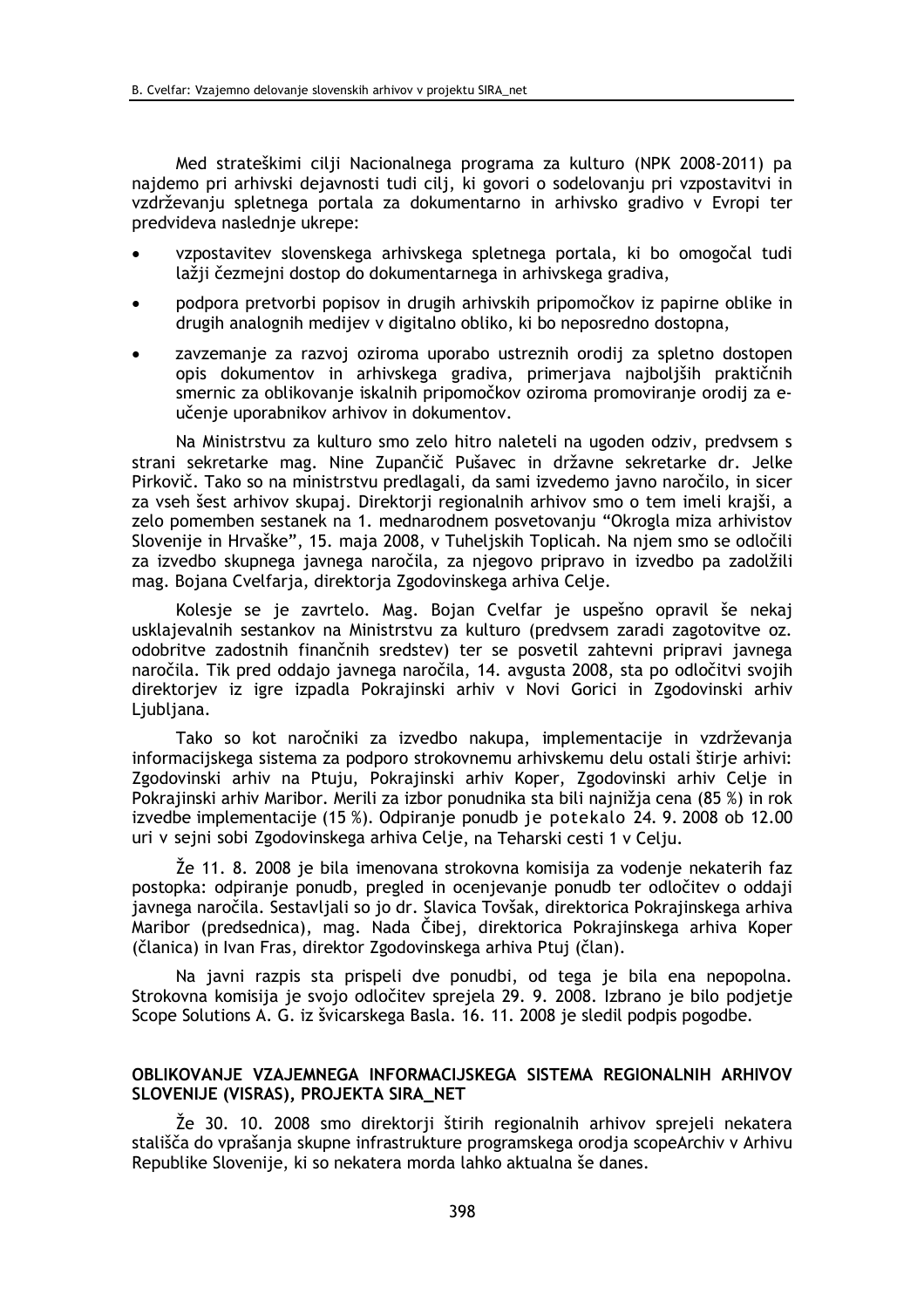Glede na to, da ni bilo moč doseči sporazuma z ARS o priključitvi regionalnih arhivov na njihovo že obstoječo podatkovno instanco, smo že v razpisu v skladu z načrtovanimi finančnimi sredstvi in časovnim načrtom opredelili parametre, ki določajo implementacijo rešitve z eno instanco za vse regionalne arhive na vzajemni strojni opremi. Tak model je omogočal vzpostavitev sistema absolutne vzajemnosti znotraj skupine arhivistov iz zainteresiranih arhivov. Uspešna implementacija sistema pa bi dejansko lahko predstavljala model nadaljnje izgradnje vzajemnega arhivskega informacijskega sistema celotne slovenske javne arhivske službe (javni arhivi, tudi ustvarjalci, nekateri privatni arhivi ...).

Na javnem razpisu je bilo, kot sem že omenil, uspešno programsko orodje scopeArchiv, ki ga je Arhiv Republike Slovenije že imel implementiranega. S tega stališča je bilo že takrat izraženo pričakovanje, da bi vsi zainteresirani arhivi združili svoje človeške in druge vire v izgradnjo vzajemnega slovenskega arhivskega informacijskega sistema javne arhivske službe, kar je še posebej pomembno za perspektivo, ko se bodo v sistem verjetno vključevali še drugi javni ali zasebni arhivi oz. večji ustvarjalci arhivskega gradiva. Med ostalimi smo takrat navedli naslednja dejstva:

- obstoječa verzija programskega orodja v osnovi ni bila razvita kot orodje, ki bi podpiralo vzajemnost na nivoju institucij, ampak kot orodje, ki podpira vzajemnost le na nivoju uporabnikov sistema. Prav zato je bila pri njegovi implementaciji potrebna previdnost in preizkus ad hoc rešitev na manjšem, hitro prilagodljivem sistemu;
- na nivoju slovenskih javnih arhivov je bilo nujno preizkusiti obstoječe  $\bullet$ komunikacijske hitrosti povezav in njihovo dolgoročno stabilno delovanie:
- na vzajemnem nivoju je bilo treba preizkusiti ustreznost izvedene arhitekture in procesnih značilnosti sistema ter konkretno operatibilnost delovanja oddaljene obdelave podatkov;
- različna arhivska praksa popisovanja arhivskega gradiva, nezadostno standardizirana pravila arhivskega popisovanja, predvsem pa različni cilji implementacije programskega orodja (scopeArchive kot orodje za izdelavo inventariev ali kot podatkovna zbirka, ki deluje po lastnih načelih), so zahtevali ustrezno stopnio medsebojnega strokovnega konsenza, ki ga je bilo potrebno v slovenski javni arhivski službi še izgraditi.

Vsi ti pomisleki in stališča, predvsem pa obveznosti iz razpisa, so opredeljevali odločitve zainteresiranih regionalnih arhivov, da so do morebitne vzpostavitve skupnega slovenskega »računalniškega centra regionalnih arhivov« postavili lastno podatkovno instanco na vzajemni strojni, komunikacijski in programski opremi ter z obstoječimi človeškimi viri.

Z vzpostavitvijo vzajemnega sistema regionalnih arhivov smo v Sloveniji dejansko dobili ob produkcijski instanci ARS še drugo produkcijsko instanco oz. podatkovno okolje. Ti dve ločeni podatkovni okolji naj bi razvili skupni iskalnik, t. i. »query«, v okviru slovenskega arhivskega portala ali v okviru evropskega arhivskega portala. Takrat je veljalo tudi mnenje, da se glede na obseg zajete podatkovne zbirke slovenski javni arhivi lahko odločajo, da bodisi združijo dve instanci (instanca ARS in instanca regionalnih arhivov) v eno skupno instanco z enim »querviem«, ali pa da razdružijo skupno instanco regionalnih arhivov na štiri različne instance in te povežejo skupaj z instanco ARS pod skupnim »queryjem«. Dokončna strateška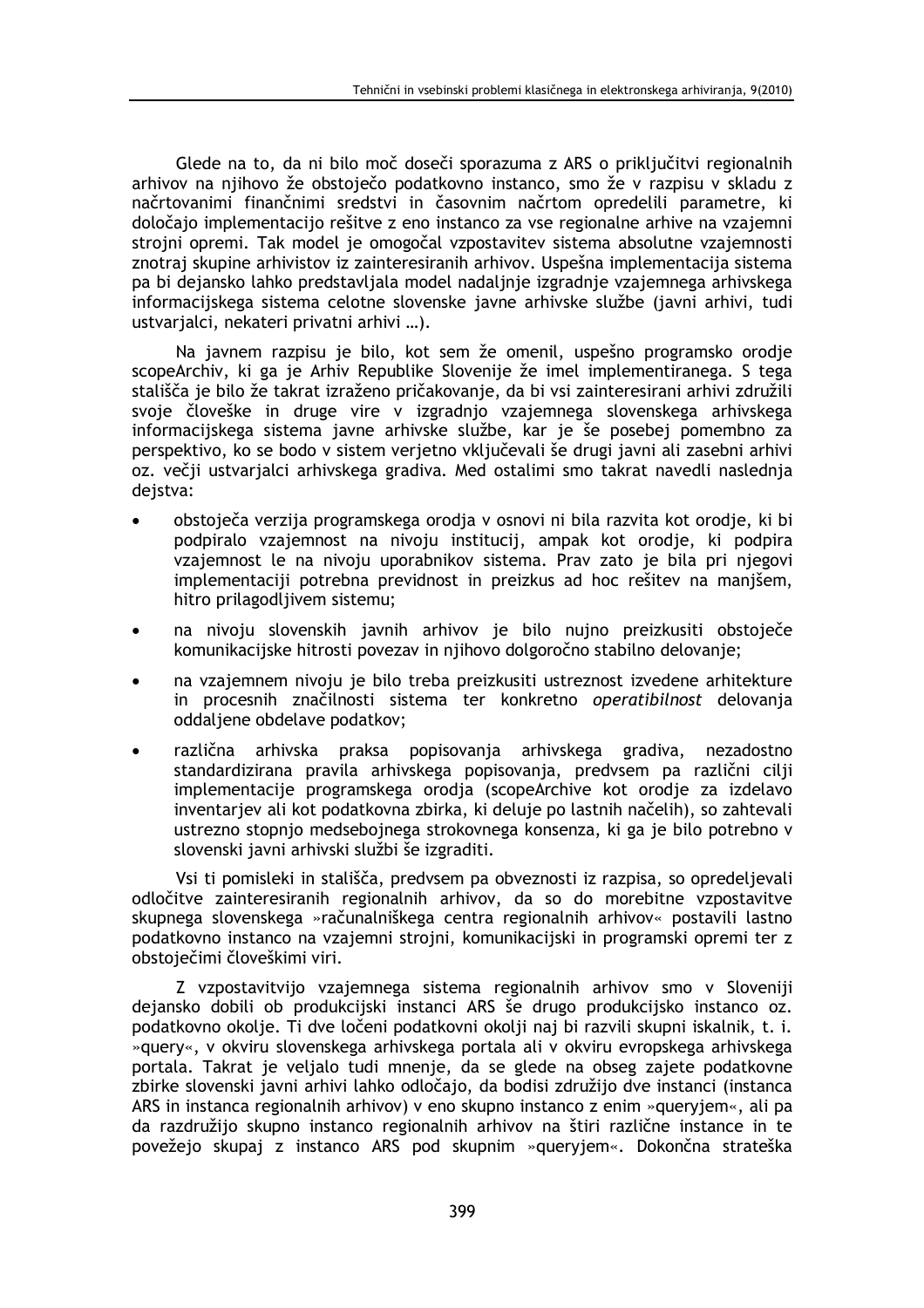odločitev v zvezi z izvedbo vzajemnega slovenskega arhivskega informacijskega sistema bo mogoča šele takrat, ko bodo:

- znani realni podatki o potrebah in strateških usmeritvah javne arhivske službe na tem področju,
- zagotovljena stabilna finančna podpora.
- vzpostavljena organizacija vzajemne infrastrukture, sistem upravljanja,
- določene relacije do slovenskega javnega elektronskega arhiva itd.  $\bullet$

Ne glede na to, kje je inštalirana programska oprema, pa smo vseskozi opozarjali na pereč problem usklajevanja arhivskih strokovni pravil, predvsem pa strokovnih postopkov, ki bi jih bilo potrebno standardizirati v celotni slovenski javni arhivski službi. Za reševanje teh problemov smo predlagali, da se arhivski strokovni delavci poenotijo znotraj strokovnih komisij in nato še na nivoju komisije za koordinacijo. Rezultat njihovega dela naj bodo strokovne smernice in slovenski standardi s tega področja. Podobno rešitev smo predlagali še v zvezi z vsebinskimi vprašanji uvoza podatkov, ki naj jih rešujejo z načelnega stališča arhivisti skupaj s strokovno skupino za koordinacijo, sicer pa naj bi se vsak tip uvoza podatkov prilagodil zahtevam posameznih administratorjev in arhivistov ter izvornih sistemov.

Glede na dinamiko implementacije celotnega projekta, zgornje pomisleke in strateške usmeritve ter glede na načrte programske hiše Scope Solutions A. G., vključno s predvidenim razvojem arhivskih portalov, se nam v tistem trenutku ni zdelo smiselno vlagati posebnih sredstev v razvoj iskalnika preko dveh instanc «quervia«, ampak podatkovne tokove zaključevati na nivoju dostopa podatkov preko spleta v dveh že obstoječih rešitvah »queryja«. S tem smo namreč dobili dva identično delujoča sistema, katerih rezultati obdelav bi lahko bili dostopni preko spleta - vsaj z dveh vstopnih točk.

Za potrebe regionalnih arhivov je bilo tako z nakupom zaenkrat zagotovljenih 32 licenc. Za optimalno delovanje sistema pa smo predvideli še nakup določenega števila dodatnih licenc

5. 11. 2008 smo imeli prvi sestanek z zastopnikom podietia Scope Solutions A. kjer smo določili ime projekta, SIRA\_net (Slovenski (SI) regionalni  $G_{\cdot\cdot}$ arhivi/Slovenian (SI) Regional Archives), tako da je od takrat to tudi naša uradna komunikacijska kratica. Določili pa smo seveda tudi osnovne smernice našega sodelovanja do vzpostavitve sistema in terminski plan. Tako smo:

- določili zahtevano strojno opremo pri vseh štirih arhivih (do 20. 11. 2008),
- odločili, da pričnemo programsko orodje preizkušati v sekundarni bazi na shemi  $\bullet$ ARS.
- se dogovorili, da bomo arhivi pričeli s pripravo podatkov za njihov prenos,
- se dogovorili, da bo "Oracle" namestilo podjetje Scope Solutions A. G., da je le-to odgovorno za vso podporo ter da bosta vzdrževanje in podpora potekala preko oddaljenega dostopa,
- se dogovorili, da bodo klienti inštalirani na strežnik in uporabljani preko oddaljenega namizja,
- sprejeli dogovor o osnovnem izobraževanju (število udeležencev, število ur ipd.), pričetek je bil predviden za 12. 1. 2009.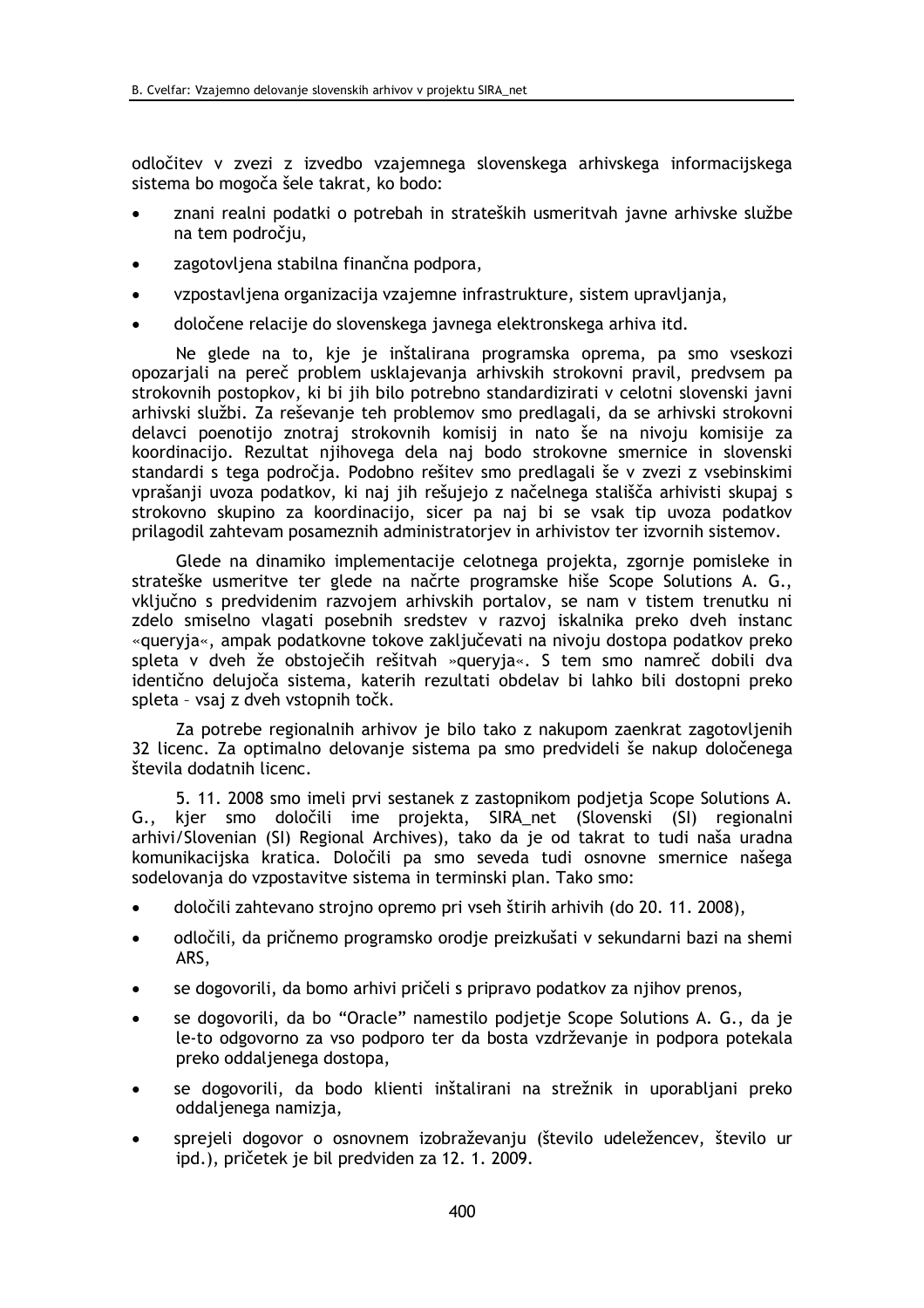Natančno čez mesec dni, 5. 12. 2008, pa smo štirje regionalni arhivi (Zgodovinski arhiv Celje, Pokrajinski arhiv Koper, Pokrajinski arhiv Maribor in Zgodovinski arhiv Ptuj) v Novi Gorici pristopili k podpisu medsebojne pogodbe o vzpostavitvi Vzajemnega informacijskega sistema regionalnih arhivov Slovenije in tako se je rodil še "VISRAS".

Pogodba temelji na skupnem interesu omenjenih arhivov, da racionalno izrabijo človeške in druge vire na področju upravljanja z računalniško podprtimi informacijami o arhivskem gradivu, ustvarjalcih arhivskega gradiva in njihovih normativnih kontrolah ter na 59. členu ZVDAGA (Zakon o varstvu dokumentarnega in arhivskega gradiva ter arhivih) in 85. členu Uredbe (Uredba o varstvu dokumentarnega in arhivskega gradiva), ki zahteva vzpostavitev Vzajemnega arhivskega informacijskega sistema slovenske javne arhivske službe in posledično v tem okviru vzajemnega informacijskega sistema regionalnih arhivov Slovenije (VISRAS).

Zainteresirani arhivi tako po tej pogodbi krijejo vse nastale stroške, razen tistih, za katere je izrecno zapisano, da jih krije ena od strank sama, na podlagi dogovorjenega ključa.

Zainteresirani arhivi so se tudi obvezali, da bodo letno načrtovali in si pridobili sredstva za pokritje potrebnih licenc ter deleža vložka v nakup oz. prilagoditev strojne in programske opreme.

Najvišjo strokovno in upravno telo projekta - projektni svet VISRAS sestavljajo direktorji zainteresiranih arhivov. O strateško pomembnih zadevah (vključevanje novih članov, sprememba tehnologije, izključevanje obstoječih članov, povezave z arhivi, prekinitve sodelovanja) in o zadevah, ki imajo neposredne finančne posledice za vsako ustanovo (nabava nove stroine in komunikacijske opreme, posegi v sistem, ki zahtevajo finančno participacijo, nakup dodatnih modulov), odločajo v soglasju.

Projektni svet VISRAS je izvolil svojega predsednika in namestnika za dobo štirih let. Na prvi seji projektnega sveta je tako bil za predsednika (za dobo štirih let) imenovan mag. Bojan Cvelfar, za njegovo namestnico pa dr. Slavica Tovšak. V okviru projektnega sveta VISRAS je en član prevzel skrb za koordinacijo skupne komunikacijske in strojne infrastrukture (Ivan Fras), drugi član pa skrb za implementacijo standardov, popisovanje ter prilagoditve in implementacijo programske opreme (Nada Čibej). Projektni svet VISRAS se sestaja redno vsaj enkrat mesečno.

Projektni svet VISRAS je imenoval skupino administratorjev. Administratorji se glede na vloge delijo v administratorje operacijskega sistema in administratorje programskega orodja (superusers). Vlogi se med sabo ne izključujeta. Administratorji so neposredno odgovorni članu projektnega sveta VISRAS za koordinacijo skupne komunikacijske in strojne infrastrukture.

Za administratorja operacijskega sistema sta bila imenovana dr. Miroslav Novak in Damjan Lindental. Njuna naloga je, da skrbita za nemoteno delovanje sistema, predlagata usmeritve in rešitve na področju strojne in komunikacijske opreme ter operacijskega sistema, izvajata vključevanje uporabnikov na sistem, skrbita za izvajanje varnosti in varnostnih kopij ter drugih nalog, ki so povezane z delovanjem strojne in komunikacijske infrastrukture.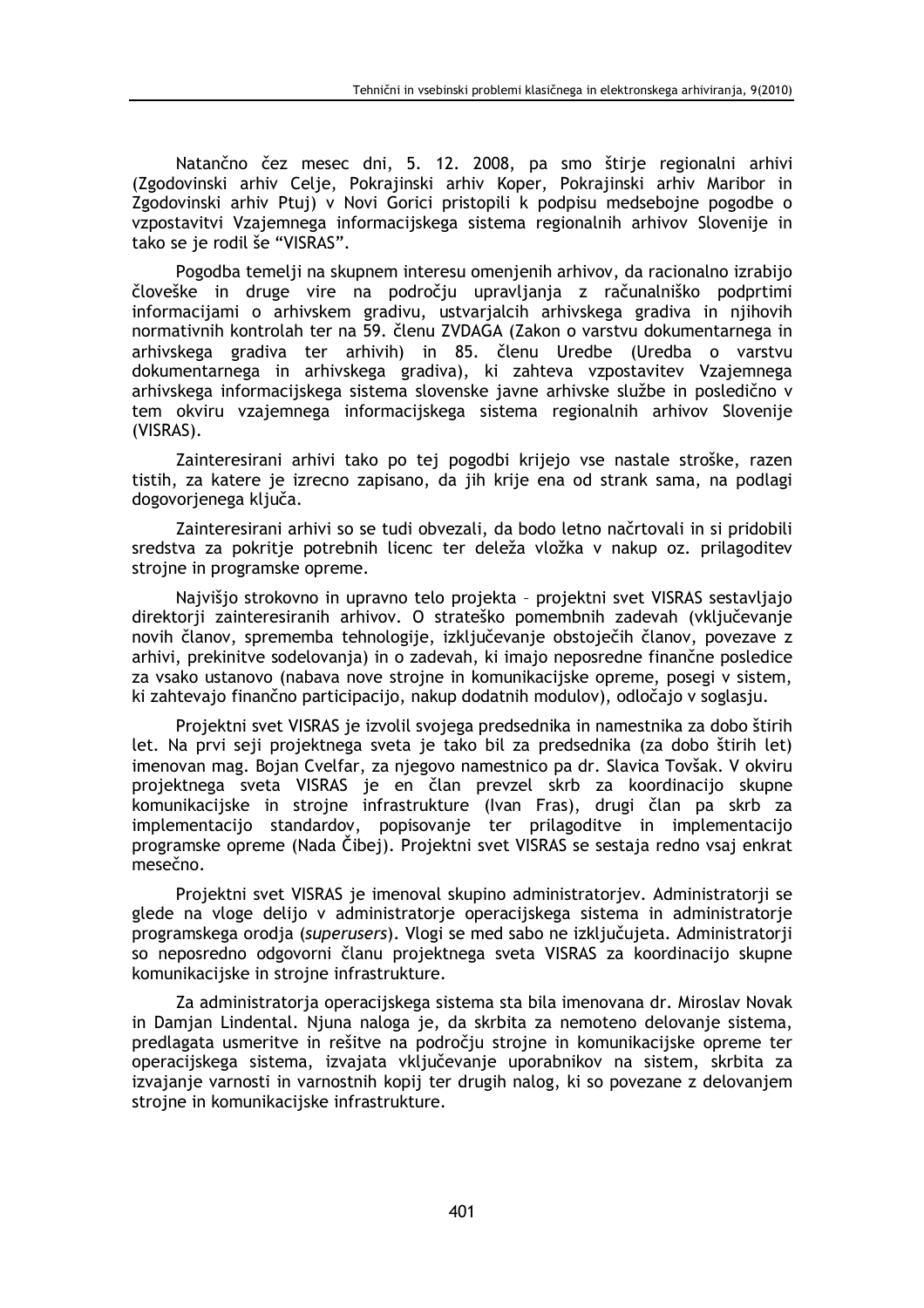Za administratorje programskega orodja (superusers) so bili imenovani dr. Miroslav Novak, mag. Hedvika Zdovc, Vladimir Drobnjak in Damjan Lindental. Njihova naloga pa je, da skrbijo za nemoteno delovanje programskega orodja, generirajo uporabnike v okviru sistema ter njihove privilegije, oblikujejo in prilagajajo vnosne obrazce ter izpise, predlagajo rešitve implementacije programskega orodja in opravljajo druga dela, ki so povezana z oblikovanjem, prenašanjem in uporabo podatkov v okviru programskega orodja.

pogodbo smo opredelili tudi tehnološko-komunikacijska izhodišča. S. Zainteresirani arhivi gradijo celoten sistem na podlagi centralizirane obdelave podatkov in njihove distribuirane hrambe. Kot formalni začetek izgradnje sistema štejemo 3. 11. 2008. Strojna in komunikacijska oprema za izvajanje centralizirane obdelave podatkov je bila po soglasju vseh arhivov nameščena na lokaciji Pokrajinski arhiv Maribor, Glavni trg 7.

Za potrebe centralizirane obdelave podatkov se je Pokrajinski arhiv Maribor obvezal, da bo sam zagotavljal in kril stroške za:

- primeren aplikacijski strežnik (6 GB delovnega pomnilnika, 1 TB stalnega  $\bullet$ pomnilnika, windows server 2003, protivirusna zaščita)
- oddaljeni dostop do obeh strežnikov,
- primeren požarni zid.
- ustrezne hitrosti komunikacij za izvajanje oddaljenega dostopa,
- tračno enoto za izvajanje varnostnega kopiranja,
- priključitev obeh strežnikov, tračne enote in požarnega zidu na sistem za neprekinjenega delovanje,
- odprtost ustreznih vrat na obstoječem požarnem zidu,
- redno izvajanje varnostnega kopiranja na tračne enote.

Ostali trije arhivi (Zgodovinski arhiv Celje, Pokrajinski arhiv Koper in Zgodovinski arhiv Ptui) pa vsak za:

- primeren medij (NAS z RAID5 ali zrcaljenjem diskov) za izvajanje varnostnega kopiranja baze preko FTP,
- ustrezne hitrosti za izvajanje FTP in HTTPS prenosa podatkov,
- priključitev NAS na neprekinjeno delovanje,
- lokalno periodično izvajanje varnostnega kopiranja preko FTP prenesenih podatkov.
- zagotovi odprtost ustreznih vrat na obstoječem požarnem zidu.
- protivirusno zaščito.
- redno preverjanje uspešnosti prenosa in izvajanja varnostnega kopiranja na  $\bullet$ tračne enote.

Strojno opremo za potrebe delovanja SIRA net tako sestavljata dva strežnika, aplikacijski strežnik s tračno enoto in strežnik za oddaljeni dostop. Strežnika sta zaščitena s požarnim zidom Cisco ASA 5505 z neomejenim številom licenc ter 8 porti.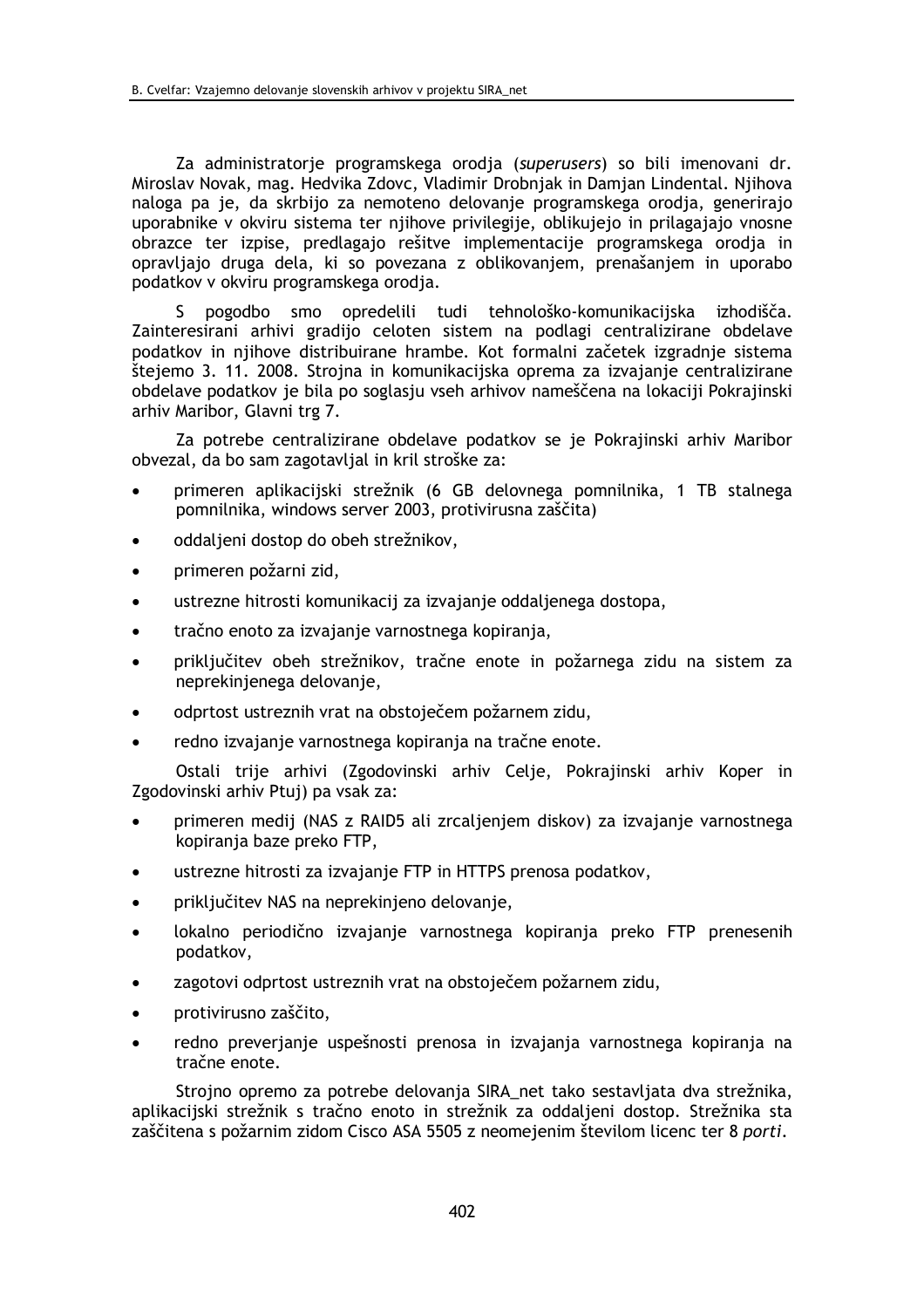Strežnik za oddaljeni dostop (RDP server): HP Proliant DL380G5 E5410, Quad-Core Xeon Processor 5410 (2.33 GHz, 1333 FSB), 14 GB RAM, Gigabit network adapter, 2 discs/ 146 GB /mirror, MS windows server 2008 ter licencami za 30 uporabnikov ter 30 oddaljenih uporabnikov.

Strežnik za aplikacijo in podatkovno zbirko (BASE server) DL 380 G4 RO4 XEON, 6 GB RAM, Gigabit network adapter, 5 discs/ 300 GB / RAID5, HP Ultrium 960 External Tape drive 800gb, MS windows server 2003.



Fizična ločitev opreme Pokrajinskega arhiva Maribor od opreme, ki jo uporablja SIRA\_net ter logična struktura celotnega omrežja v začetku delovanja sistema.

Hitrosti internetnih povezav posameznih arhivov ureja in določa vsak arhiv posebej. Pri tem velja pravilo, da Pokrajinski arhiv Maribor zagotavlja približno enakomerne hitrosti tako za »upload« kot tudi za »download«, pri ostalih arhivih v sistemu pa je pomembna predvsem relativno visoka »download« hitrost.

Do aplikacijskega strežnika lahko neposredno dostopajo administratorji operacijskega sistema, serviserji in razvijalci programske opreme scopeArchive. Zaposleni v regionalnih arhivih do njega dostopajo le posredno s pomočjo aplikacije.

Do RDP strežnika - ki predstavlja virtualni računalnik, lahko neposredno dostopajo administratorii operacijskega sistema, administratorii programske opreme, serviserii stroine in sistemske opreme ter razvijalci in serviserii programske opreme scopeArchive y polnem dostopu, uporabniki programskega orodja scopeArchive pa y omejenem pristopu (samo za potrebe aplikacije, brez možnosti dostopa na internet in izvajanja drugih aplikacij, ki niso del sistema scopeArchive).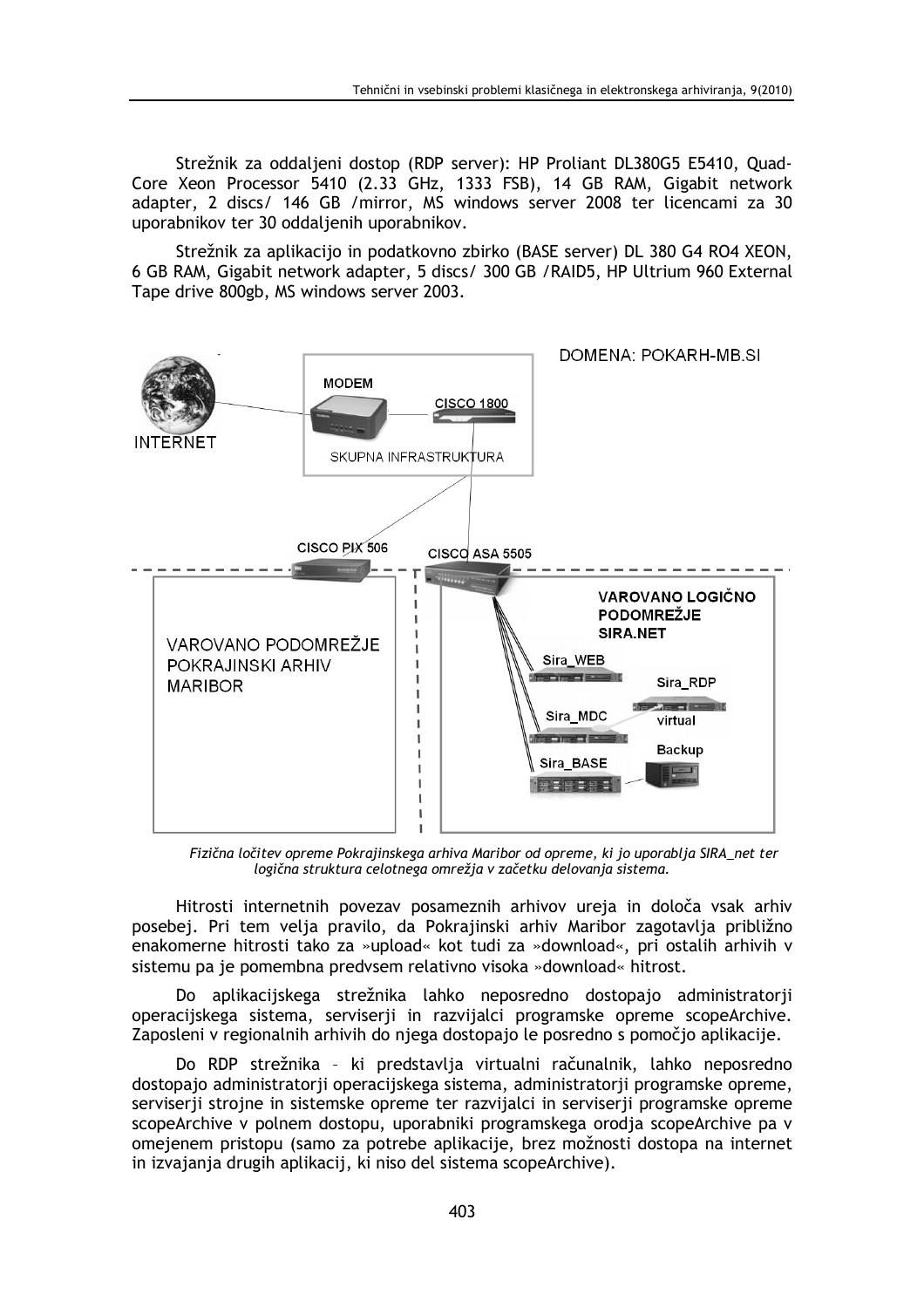Strežnik za »query« je namenjen izključno zagotavljanju dostopa do zajetih podatkov preko spletnega dostopa. Do njega dostopajo administratorji operacijskega sistema, administratorji programske opreme, serviserji strojne in sistemske opreme ter razvijalci in serviserji programske opreme scopeArchive v polnem dostopu. Zaposleni in drugi uporabniki pa samo v skladu s politiko dostopa do spletnih strani.

Sistemska oprema na delovni postaji je lahko Windows ali Linux, vendar mora:

- omogočati izvajanje IE ali kompatibilnega brskalnika,
- podpirati UNICODE ter varno povezavo (Https://),
- biti operacijski sistem delovne postaje redno posodobljen,
- imeti instalirano eno ali več od protivirusnih rešitev.

Glede arhivskih strokovnih izhodišč smo v pogodbi zapisali, da morajo biti iz vsebinskega stališča v sistem implementirani arhivski strokovni standardi in priporočila ICA, za izvedbo posameznih zapisov se smiselno uporabljajo določila AARCR2 (opcija RAD).

Na podlagi te medsebojne pogodbe je bila ustanovna seja projektnega sveta VISRAS 10. 12. 2008 v Pokrajinskem arhivu Maribor.

### OD SEKUNDARNEGA DO PRIMARNEGA OKOLJA

Začetek dela v sekundarnem okolju sega v mesec marec 2009, ko je predsednik projektnega sveta VISRAS po uspešno izvedenem izobraževanju s podjetjem Scope Solutions A. G. podpisal primopredajni zapisnik. Za potrebe podpore delovanju sistema smo vzpostavili sistem sledenja in obveščanja Jtrac. V tem vmesnem obdobju smo se ukvarjali s številnimi zadevami, zato se bom v nadaljevanju omejil le na nekatere najpomembnejše med njimi.

### IZOBRAŽEVANJE ZAPOSLENIH

Ena pomembnejših nalog, ki smo jo tudi uspešno izvedli, je bila osnovno izobraževanie zaposlenih, kier so se pobliže spoznali z novim programskim orodiem. Izobraževanie smo izvedli med 21. januariem in 17. februariem 2009. Izvajal ga je predstavnik Scope Solutions, g. Martin Stuerzlinger v Pokrajinskem arhivu Maribor, kier so pripravili računalniško učilnico z vso potrebno komunikacijsko infrastrukturo (delovnimi postajami, potrebnimi povezavami, projektorjem ...), tako da so udeleženci lahko programsko orodje preizkušali vsak na svoji delovni postaji. Ker je vsak udeleženec imel vseskozi dostop do podatkovne zbirke, je bil izkoristek izobraževanja seveda večji. Pri tem pa nam je bil v veliko pomoč tudi učbenik, ki so ga v ta namen prevedli v ARS. Izobraževanja so namreč potekala v angleščini, ves čas pa je bil zagotovljen tudi prevod v slovenski jezik. Vsi materiali so bili podani vnaprej in nato razmnoženi v zadostni količini izvodov. V veliko pomoč so bili tudi vsi administratorji, ki so udeležencem praktično pomagali neposredno na delovni postaii.

V eni skupini je smelo biti le do 12 udeležencev, zato smo se razdelili v dve ekipi: modro in zeleno, seveda z enakim programom izobraževanja v obsegu 21 ur. Spoznali smo vse module programskega orodia: osnovne funkcije, elementi popisa, poslovna administracija, partnerji, prevzemanje, tehnične enote, lokacije,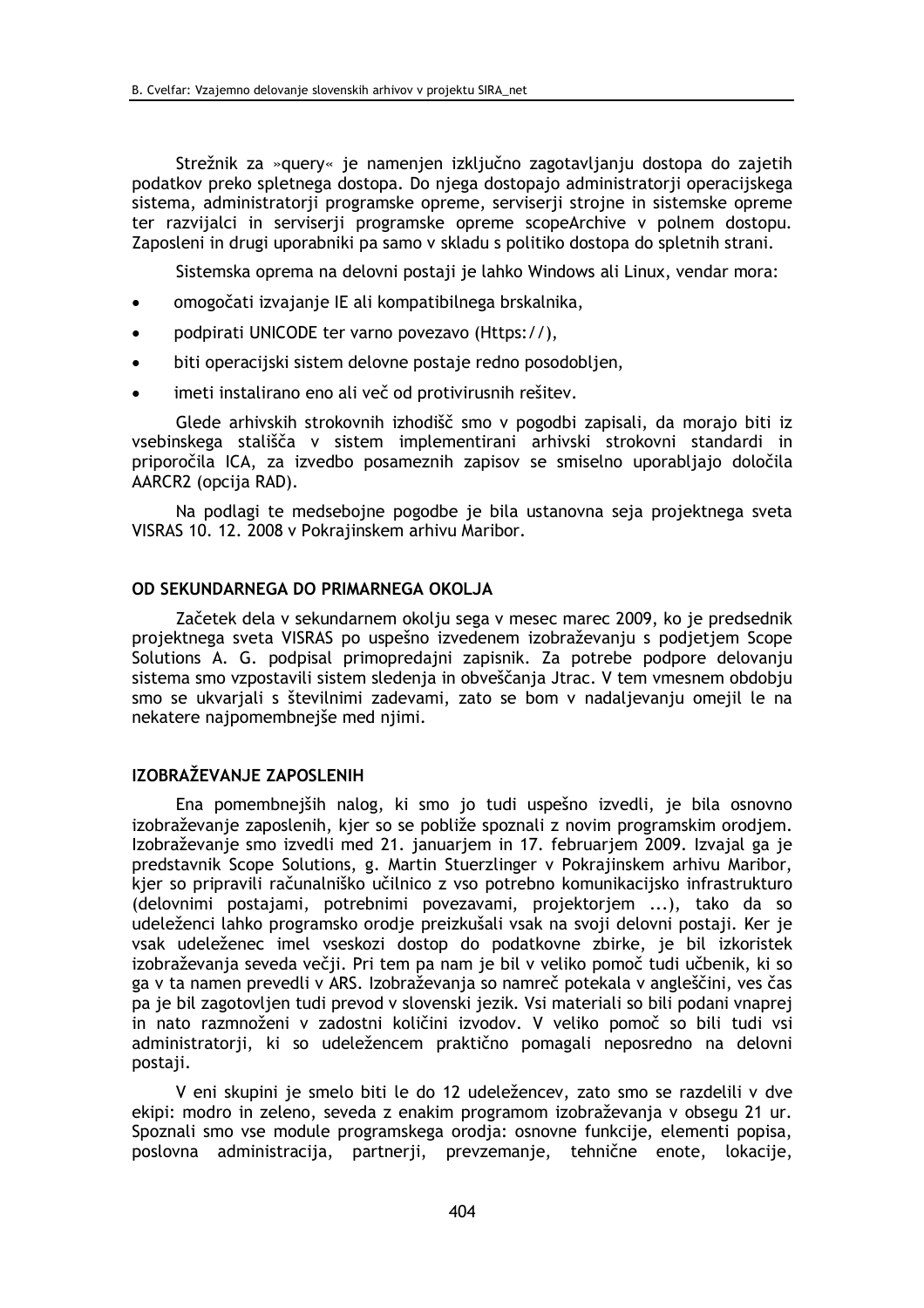deskriptorji, klasifikacijski načrt, izposoja, reprodukcije ... Nekoliko bolj zahtevno in obširno pa je bil zasnovan program za administratorje in njihove namestnike v skupnem obsegu 37 ur. Ti so poleg osnovnega izobraževanja pozornost namenili še modulom uporabniki, obrazci, podatkovni elementi, izpisi; naloge administratorjev v modulu elementi popisa; opcije in konfiguracija za "scopeArchiv" in "Query", asistent za slike, asistent informativnih pomagal, asistent prenosov.

Ker nam je po pogodbi ostalo še nekaj ur za izobraževanje, smo te poleti namenili še dodatnemu izobraževanju administratorjev v modulu asistent prenosov, za katerega smo ocenili, da potrebujemo še dodatna znanja, če ga hočemo še uspešneje uporabljali.

### SODELOVANJE S SCOPE SOLUTIONS A. G., PREVAJANJE VMESNIKA V SLOVENSKI **JEZIK**

Tako kot pri izobraževanju je tudi nadaljnje sodelovanje s podjetjem Scope Solutions A. G. potekalo v dobrem vzdušju. Vsa tehnična vprašanja sta odlično reševala g. Pascal Koll (s strani Scope Solutions A. G.) in dr. Miroslav Novak s strani SIRA net. Nerešene so ostale le težave z izpisi oz. z njihovim tiskanjem v PDF v okviru Iskalnika SIRA net, saj črke "č" ni moč natisniti, kar pa naj bi bilo urejeno z novo verzijo programskega orodja. Poleti, natančneje 24. junija 2009, smo se sestali v Celju, kjer smo se seznanili z nekaterimi novostmi (predvsem s področja prevzemania elektronskih oblik dokumentov in njihovo integracijo v sistem scopeArchiv) ter se dogovorili o nadaljnjem sodelovanju. Na tem mestu bi izpostavil predvsem dogovor o prevodu vmesnika v slovenski jezik.

Kljub temu, da smo že v razpisu zahtevali slovenski uporabniški vmesnik, je Scope Solutions A. G. namreč zagotovil prevode le določenih delov vmesnika. Po nijhovih podatkih prevod »ni bil možen« zaradi večijh finančnih obremenitev pri naslednijh elementih vmesnika: menijske vrstice v vseh modulih, stranske vrstice v yseh modulih, prikazov na zavihkih. Prav tako niso bili izvedeni prevodi imen poli v določenih modulih, kot so izposoja, lokacije, reprodukcije, administratorska orodja, partnerji, dosjeji, dogodki, klasifikacijski načrt ... Prav tako ni bila prevedena pomoč v e-obliki, dostopna je bila le »instant« verzija na papirju. Podobno je veljalo za pojavna okna, kjer se je pri nekaterih elementih pojavila vsebina v slovenskem jeziku, pri drugih v angleškem, pa tudi kakšna nemška verzija se je našla.

Tako smo pogodbo o prevajanju podpisali sredi julija 2009. Dogovor temelji na tem, da strokovnjaki s strani SIRA net do 15. januarja 2010 brezplačno zagotovijo strokovni prevod celotnega vmesnika iz angleškega oziroma nemškega jezika v slovenskega, strokovnjaki s strani Scope Solutions A. G. pa ga bodo, tudi brezplačno, tehnično vzpostavili v obstoječi verziji programskega orodja.

### SODELOVANJE Z DRUGIMI JAVNIMI SLOVENSKIMI ARHIVI

V začetku leta 2009 smo sodelovanje z ARS kar dobro zastavili. Dogovorili smo se, da s skupnimi močnimi izvedemo prevod v slovenski jezik pomoči za "Query", kar je bilo tudi uspešno izvedeno.

Bolj pa se je zatikalo na drugih področjih predvsem arhivskega strokovnega sodelovanja - npr. usklajevanja stališč do splošnih pravil popisovanja in standardiziranih pravil za popisovanje osnovnih elementov popisa, usklajevanja na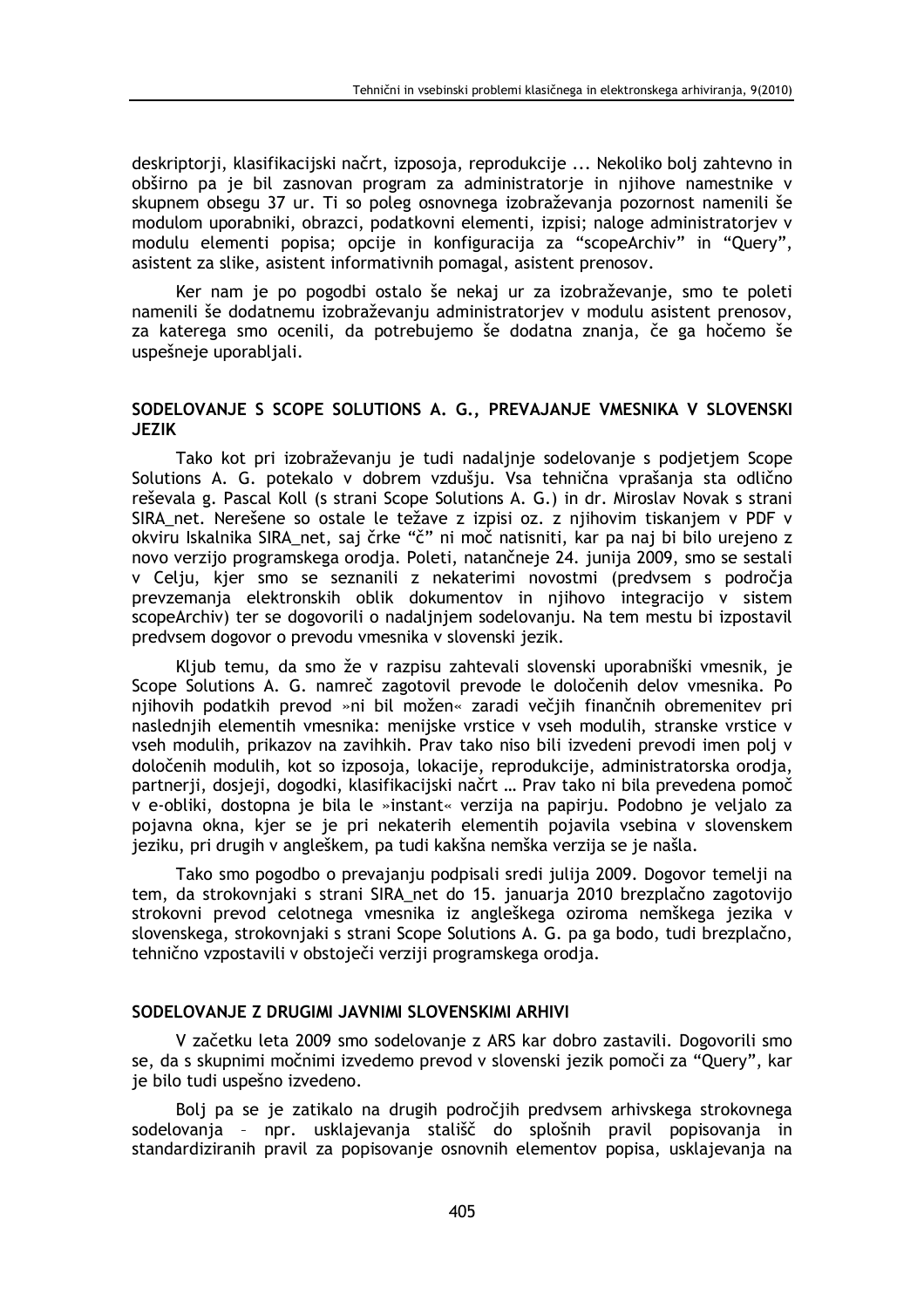področju morebitne skupne klasifikacije ipd. Na gluha ušesa smo naleteli tudi glede predloga o skupnem sodelovanju pri prevodu vmesnika, tako da smo se na koncu zanj odločili sami.

Kljub vsemu smo na sestanku 19. 3. 2009 le uspeli začrtati nekatere načelne vsebine medsebojnega sodelovanja, kot so npr. izmenjava izkušenj pri delu s programskim orodjem, uskladitev splošnih pravil za popisovanje, kot skupni cilj smo si zastavili enoten iskalnik ("Query") ...

Vendar, žal, do konkretnega sodelovanja ali podpisa kakšnega medsebojnega dogovora v tem obdobju ni prišlo.

Seveda pa nismo pozabili na naše prijatelje iz Pokrajinskega arhiva Nova Gorica in Zgodovinskega arhiva Ljubljana. Na podlagi sklepa 5. seje projektnega sveta VISRAS, ki je bila 25. 3. 2009 v Radencih, smo njune predstavnike povabili k sodelovanju v strokovni skupini za definiranje standardiziranih zapisov v modulu Elementi popisa programa scopeArchiv. Kljub temu, da se ta dva arhiva nista odločila za uporabo tega programskega orodja, smo namreč člani projektnega sveta bili mnenja, da je potrebno in pomembno, da predstavnik ZAL in PANG sodelujeta v skupini, ki se ukvarja predvsem s strokovnimi vprašanji in rešitvami.

Sredi leta pa sta tudi ta dva arhiva pričela resno razmišljati o vstopu v VISRAS in projekt SIRA net. Septembra sta sledili prošnji omenjenih arhivov, ki ju je obravnaval projektni svet VISRAS na svoji seji 29. 9. 2009. Člani projektnega sveta smo sicer izrazili veliko mero začudenja zaradi namere vodstev omenjenih arhivov po nakupu izredno nizkega števila licenc. To je namreč glede njihovega vstopa v VISRAS prinašalo nemalo težav, saj je tako odpadel ključ delitve pravic in obveznosti med arhivi (tj. število licenc), ki je bil takrat tudi naša pogodbena obveznost. Člani sveta smo zato bili primorani iskati drugačne rešitve. Zato je svet sklenil, da zaradi zgoraj navedenega razloga PANG in ZAL ne more sprejeti v VISRAS kot polnopravna člana, dokler ne bosta izvedla nakupa licenc za vsaj polovico svojih strokovnih delavcev. Lahko pa ju sprejme kot »pridružena« člana za dobo enega leta (do konca leta 2010). nato pa se morata odločiti za polnopravno članstvo ali pa iz VISRAS izstopiti. Kljub vsemu je svet izrazil tudi gesto dobre volje - glede vzpostavitve dostopa in samega dostopa ni izkazal nikakršnih zadržkov ali finančnih zahtev do pristopnikov. Predvidel pa je, da kot pridružena člana za vzdrževanje sistema participirata minimalna sredstva. Glede osnovnega izobraževanje in uvajanja v sistem je svet pristopnika napotil na prodajalca programske opreme, pod enakimi pogoji pa jima je svet ponudil izobraževanje in uvajanje v slovenskem jeziku s strani SIRA net.

### STROKOVNE DILEME IN VPRAŠANJA

Največ časa in energije pa smo potrošili za različne strokovne dileme in vprašanja. Bilo jih je veliko, veliko smo jih razrešili, nekaj pa tudi ne. V nadaljevanju omenjam le dve najpomembnejši.

Prvi veliki preizkusni kamen naše resne namere o vzajemnosti je predstavljalo sprejetje vzajemne klasifikacije fondov in zbirk v vseh štirih arhivih. Ta preizkus smo opravili gladko, vsi arhivi smo se brez težav odrekli svojim starim klasifikacijam (to seveda pričakujemo tudi od vseh naslednjih pristopnikov v sistem), ki smo jih uporabljali do tedaj (vsak svojo inačico), ter prevzeli novo, SIRA net klasifikacijo, ki sta jo več let pripravljala dr. Miroslav Novak in mag. Žare Bizjak. Dokončno usklajena in sprejeta je bila na sestanku projektnega sveta VISRAS 29. septembra 2009.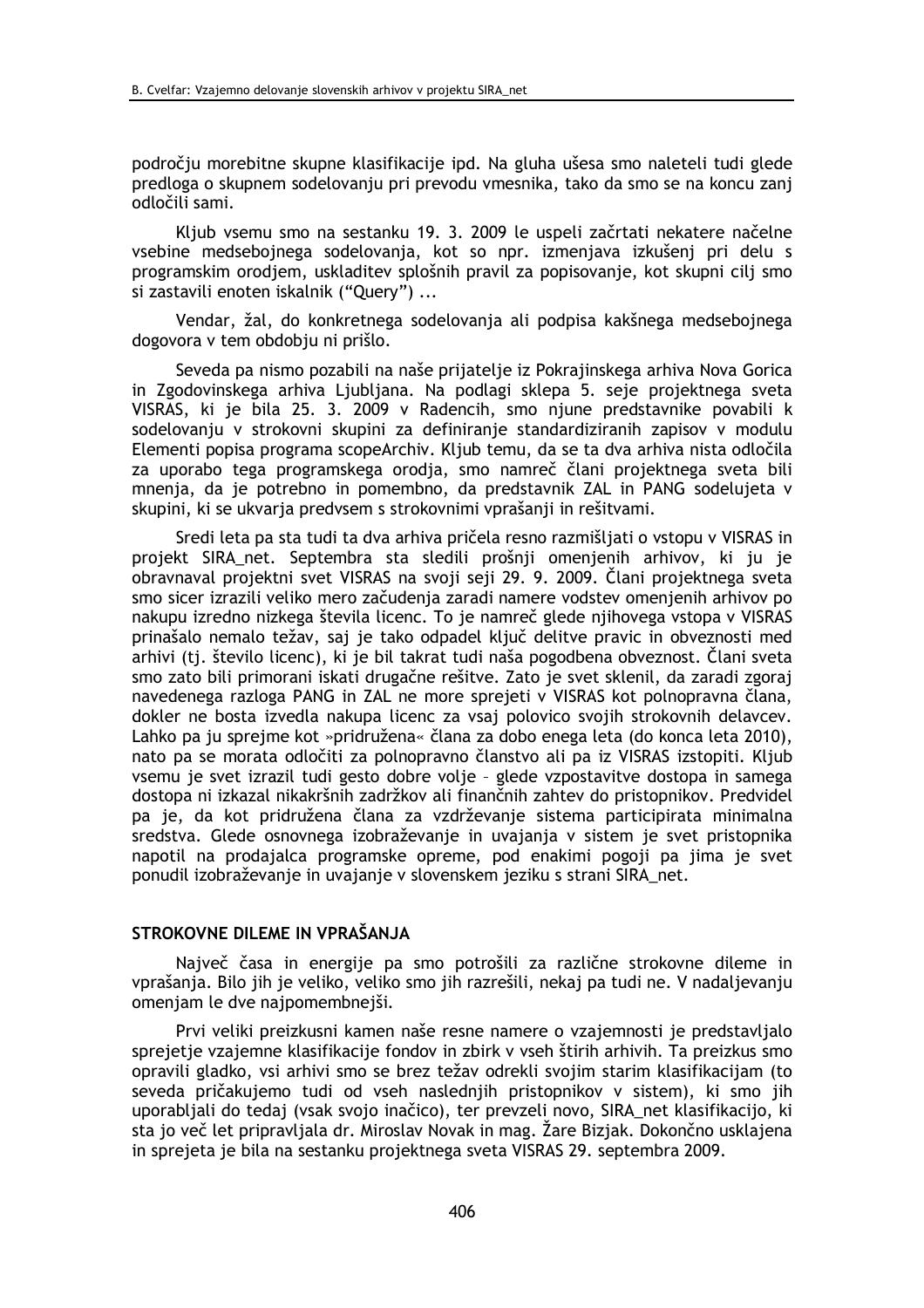V vzajemni klasifikaciji fondov in zbirk SIRA net so klasifikacijske oznake oblikovane po naslednjem principu: Vodilni alfa znak - uporabimo za to, da označimo tip celote gradiva (A = javna provenienca, B = zasebna provenienca in C = zbirke). Pri tem upoštevamo načelo zbiranja oz. načelo nastanka tega gradiva (provenienca fondi, pertinenca - zbirke oz. provenienca/pertinenca - osebni fondi). Pika uporabimo jo za razmejitev opredeljevanja zaključene celote gradiva (fond, zbirka) po načelu zbiranja oz. nastanka te celote od načela opredeljevanja po vsebini. Trimestna numerična oznaka - uporabimo jo za opredelitev celote gradiva po vsebini/uradih/fondih. Pri tem velja načelo, da fonde in zbirke dejansko moramo dodeliti posameznemu znaku in ne razredu. Razrede pa je potrebo dodeliti zapisom, ki opredeljujejo skupine fondov v drevesu.

## **A.000 ARHIVSKI FONDI**

V razred spadajo tiste zaključene celote arhivskega gradiva (arhivski fondi), ki so nastali pri delu korporativnih teles - praviloma pravnih oseb javnega ali zasebnega značaja. Sem spada tudi arhivsko gradivo fizičnih oseb s posebnimi pooblastili oz. koncesijami iz časa po letu 1850. To gradivo praviloma temelji na principu provenience:

- A.100 Uprava
- A.200 Pravosodie
- A.300 Vojaštvo, javna varnost, zaščita in reševanje
- A.400 Vzgoja, izobraževanje, kultura, znanost
- A.500 Zdravstvo in socialno varstvo
- A.600 Gospodarstvo in bančništvo
- A.700 Družbene in mednarodne organizacije

# **B.000 FONDI ZASEBNE PROVENIENCE**

V razred spadajo tiste zaključene celote arhivskega gradiva (osebni fondi in zbirke), ki so nastali kot produkt delovanja posameznikov na podlagi pridobljenih privilegijev (pred letom 1848) ali na podlagi osebnih interesov. V skupino spadajo tudi fondi in zbirke družin (do 3. generacije) oz. rodbin (gradivo se nanaša na več kot 3 generacije). Pri arhivskem gradivu tega razreda praviloma ni mogoče jasno ločevati tistega gradiva, ki je nastalo po provenienčnem principu, od tistega, ki je nastalo na podlagi pertinenčnega principa.

- B.100 Gospoščine, imenja, posestva
- B.200 Družinski in rodbinski fondi
- B.300 Osebni fondi

## **C.000 ARHIVSKE ZBIRKE**

V razred spadajo tiste zaključene celote arhivskega gradiva, ki so nastale na podlagi pertinenčnega principa bodisi v pristojni arhivski ustanovi ali izven nje, ne glede na pojavnost ali kriterije zbiranja.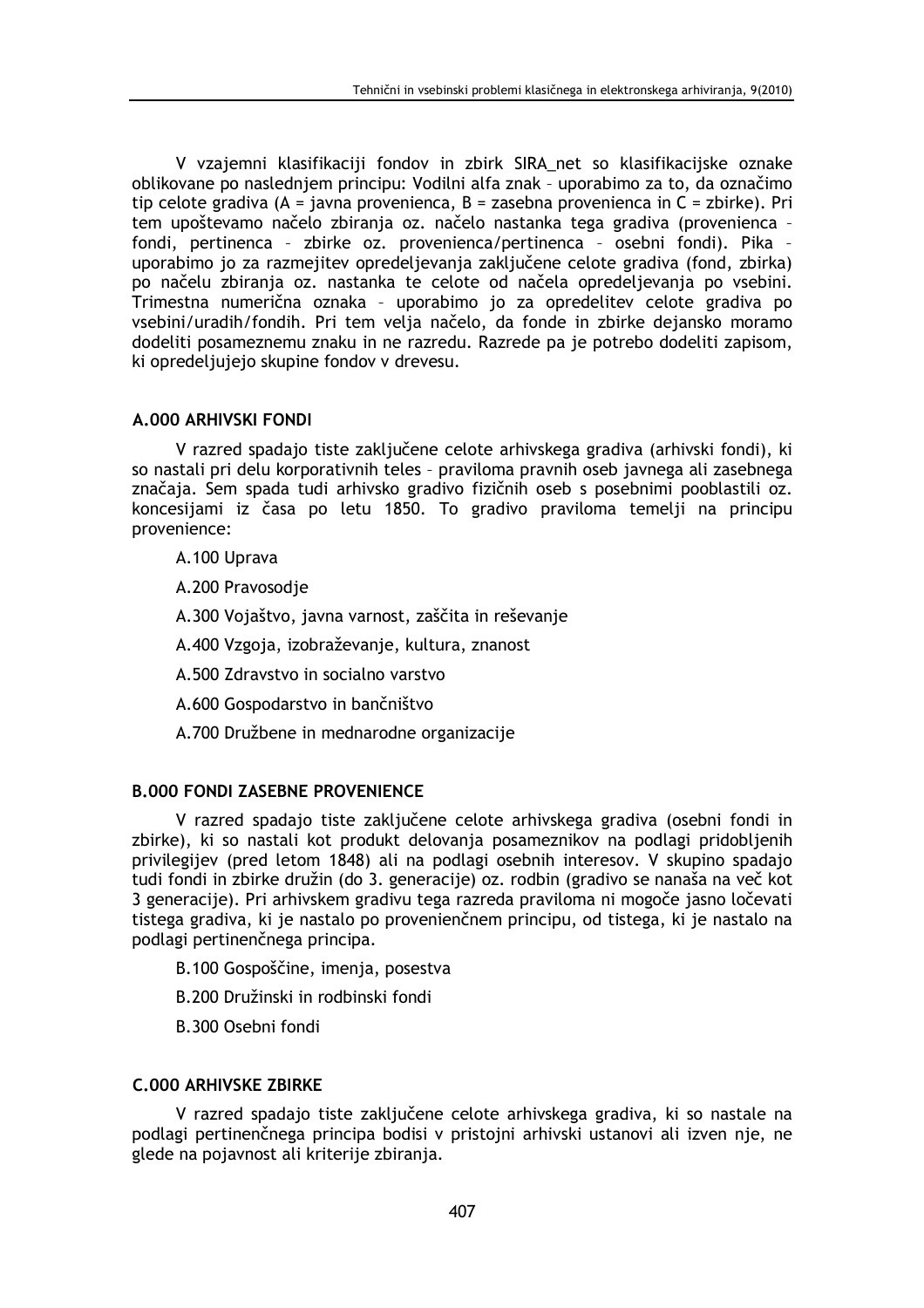C.100 Zbirke posameznih vrst gradiva

C.200 Tematske zbirke

C.300 Zbirke zasebnih zbirateljev

C.400 Zbirke reprodukcij

Znotraj sklopa A.600 Gospodarstvo in bančništvo smo se odločili smiselno uporabiti Splošno klasifikacijo dejavnosti (SKD2008).

Projektni svet VISRAS je že marca ustanovil posebno strokovno skupino za definiranje standardiziranih zapisov v modulu Elementi popisa programa scopeArchiv. Ta skupina je na 11. sejah obravnavala in sprejela pravila za 182 elementov popisa. O teh sprejetih elementih je bila izvedena tudi javna strokovna obravnava 22. 9. 2009 v Zgodovinskem arhivu Celje. Udeležili so se je strokovni delavci iz vseh regionalnih arhivov (razen PANG). Razprava je bila zelo konstruktivna, vendar bistvenih pripomb na sprejete elemente ni prinesla. Je pa bilo med udeleženci zaznati željo, da bi podobne razprave organizirali večkrat. Tako je lahko projektni svet 29. 9. 2009 neposredno pred pričetkom dela v primarnem okolju sprejel pravila za 182 elementov popisa.

Eden od elementov, ki je dvigal največ prahu in pri katerem smo imeli največ dilem, je zagotovo bil "signatura popisne enote". Po burnih razpravah je strokovna skupina za definiranje standardiziranih zapisov v modulu Elementi popisa na predlog skupine administratoriev svetu VISRAS v potrditev poslala naslednie standardne zapise signature:

- za nivo fonda: [SI] [\_] [arhiv] [/] [štirimestno število], npr. SI\_PAM/0001, SI ZAC/0021, SI ZAP/0150, SI PAK/1999;
- za nivo podfonda, serije ali podserije: [SI] [\_] [arhiv] [/] [štirimestno število za oznako fonda] [/] [trimestno število], npr. SI\_PAM/0001/002, SI\_ZAC/0021/033, SI ZAP/0150/888, SI\_PAK/1999/001/001;
- za nivo združenih dokumentov: [SI] [\_] [arhiv] [/] [štirimestno število za oznako fonda] [/] [trimestno število za oznako podfonda ali serije, če obstaja] [/] **T** petmestno število za oznako združenega dokumenta. npr. SI PAM/0001/002/010/00001. SI ZAC/0021/033/454/10234. SI ZAP/0150 /00001. SI PAK/1999/001/00221;
- za nivo dokumentov: [SI] [\_] [arhiv] [/] [štirimestno število za oznako fonda] [/] [trimestno število za oznako podfonda ali serije, če obstaja] [/] [petmestno število za oznako združenega dokumenta], [\_] petmestno število za oznako dokumenta] npr. SI\_PAM/0001/002/010/00001\_00023, SI ZAC/0021/033 /454\_10234, SI\_ZAP/0150\_00001, SI\_PAK/1999/001\_00221.

### **VZPOSTAVITEV PRIMARNEGA OKOLJA**

Po sklepu sveta VISRAS smo štirje arhivi 7. oktobra 2009 ob uradni vzpostavitvi primarnega okolja pripravili novinarsko konferenco v Zgodovinskem arhivu Celje, ki je bila dobro obiskana.

V imenu VISRAS je slovensko javnost o tem pomembnem dogodku seznanil predsednik projektnega sveta mag. Bojan Cvelfar, s tehničnega vidika je informacijski sistem na kratko predstavil glavni administrator dr. Miroslav Novak, o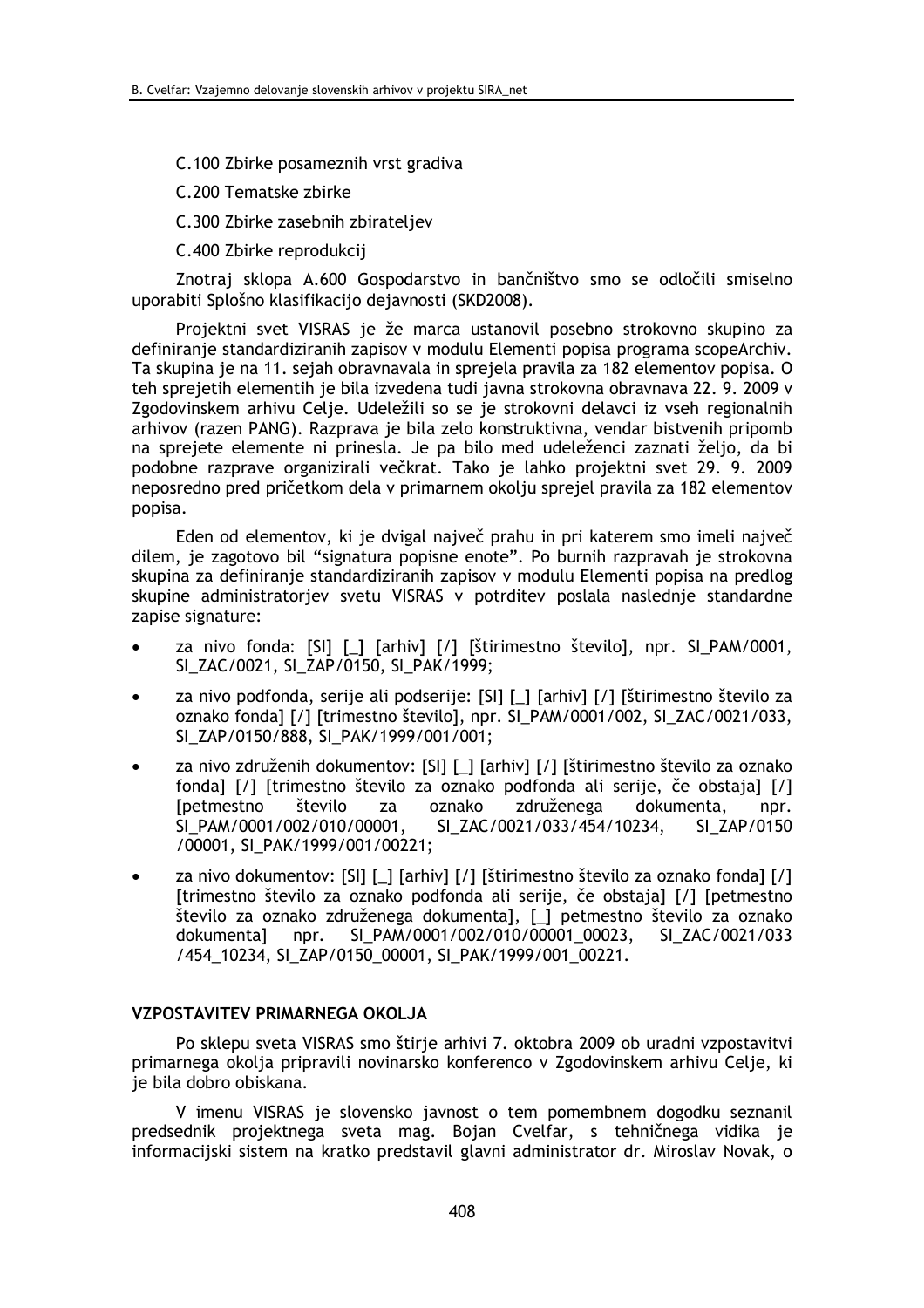pomenu dogodka pa je spregovorila tudi sekretarka na Ministrstvu za kulturo mag. Nina Zupančič Pušavec. V uradnem sporočilu za javnost je predsednik projektnega sveta zapisal:

»Po dolgih letih iskanja in usklajevanja, ko je vsak slovenski arhiv iskal svoje rešitve, smo končno prišli do vzajemnega informacijskega sistema regionalnih arhivov Slovenije (VISRAS). Podlaga za to je seveda bila odobritev namenskih sredstev za nakup in implementacijo novega informacijskega sistema s strani Ministrstva za kulturo RS. Po uspešno izvedenem javnem naročilu je bilo izbrano švicarsko podjetje Scope Solutions, ki se je lahko pohvalilo z relevantnimi referencami, saj to rešitev že uporabljajo nekateri švicarski, nizozemski, nemški in avstrijski arhivi, ne nazadnje tudi Arhiv Republike Slovenije. Pogodbo z izbranim podjetjem smo podpisali novembra lansko leto, s testno bazo pa smo pričeli upravljati marca letos. Medtem smo štirje slovenski regionalni arhivi (Maribor, Celje, Koper in Ptuj) ustanovili združenje VISRAS, ki mu načeluje svet ter v Pokrajinskem arhivu Maribor postavili skupni podatkovni, aplikacijski in internetni strežnik. Strokovnjaki iz omenjenih arhivov so v tem obdobju veliko postorili, da smo danes prišli do točke, ko lahko oznanimo pričetek del v sistemu, ki smo ga poimenovali SIRA net (SI - slovenski, R regionalni, A - arhivi).

Velik pomen tega projekta se kaže v poenostavljenem delu za arhivske strokovnjake. Hkrati to pomeni spremenjen način dela. Dodatna kvaliteta, ki smo jo s tem dosegli, je poenotenje načina dela v vseh štirih arhivih, seveda z upoštevanjem vseh relevantnih mednarodnih standardov in medsebojnih dogovorov, za katere smo se zavezali, da jih bomo vsi spoštovali.

Po drugi strani pa ta nov način dela predstavlja predvsem spodobno in sodobno uporabo zainteresirane strokovne in laične javnosti, kar je pri vsem tem tudi najpomembnejše. Naša naloga namreč je, da našim uporabnikom čim bolj približamo arhivsko gradivo, ki ga hranimo, pa naj gre za uporabnike v upravne namene, ali pa tiste za znanstvenoraziskovalne namene. Sistem namreč funkcionira kot sodobna baza podatkov, po kateri se lahko išče na več v svetu že uveljavljenih načinov. Zadetki bodo seveda odvisni od kvalitete vnesenih podatkov, zato smo se odločili, da bo naša baza rasla počasi, a zanesljivo in korektno. Dodajali bomo tudi ustrezne kontekstne podatke, da teh uporabniku ne bo potrebno iskati pri drugih virih. Odločili smo se torej, da bomo dali kvaliteti prednost pred kvantiteto.

Tudi zato za enkrat baza še ni dostopna preko spletnih strani, saj moramo najprej vanjo prenesti podatke iz starih podatkovnih zbirk. Nekatere med njimi bomo morali tudi dopolniti ali popraviti. Zagotovo pa bo preko spletnih strani vseh štirih arhivov dostop do baze omogočen najkasneje do konca leta, to lahko obljubimo. Kakor trenutno kaže pa se bi nam naj z novim letom pridružila še preostala dva slovenska arhiva - Pokrajinski arhiv Nova Gorica in Zgodovinski arhiv Ljubljana.«

Svoje sporočilo pa zaključil z besedami: »Nič več ne bo tako, kot je bilo!«

Tako je bil storjen res velik korak, ki pa je prinašal spet nove izzive, probleme in seveda tudi že rešitve.

### SODELOVANJE Z DRUGIMI ARHIVI

Po nekajmesečnem zatišju smo 10. decembra 2009 končno prišli do podpisa dogovora o sodelovanju na področju informatizacije slovenskih arhivov, ki sta ga podpisala v. d. direktorja Arhiva republike Slovenije dr. Dragan Matić in predsednik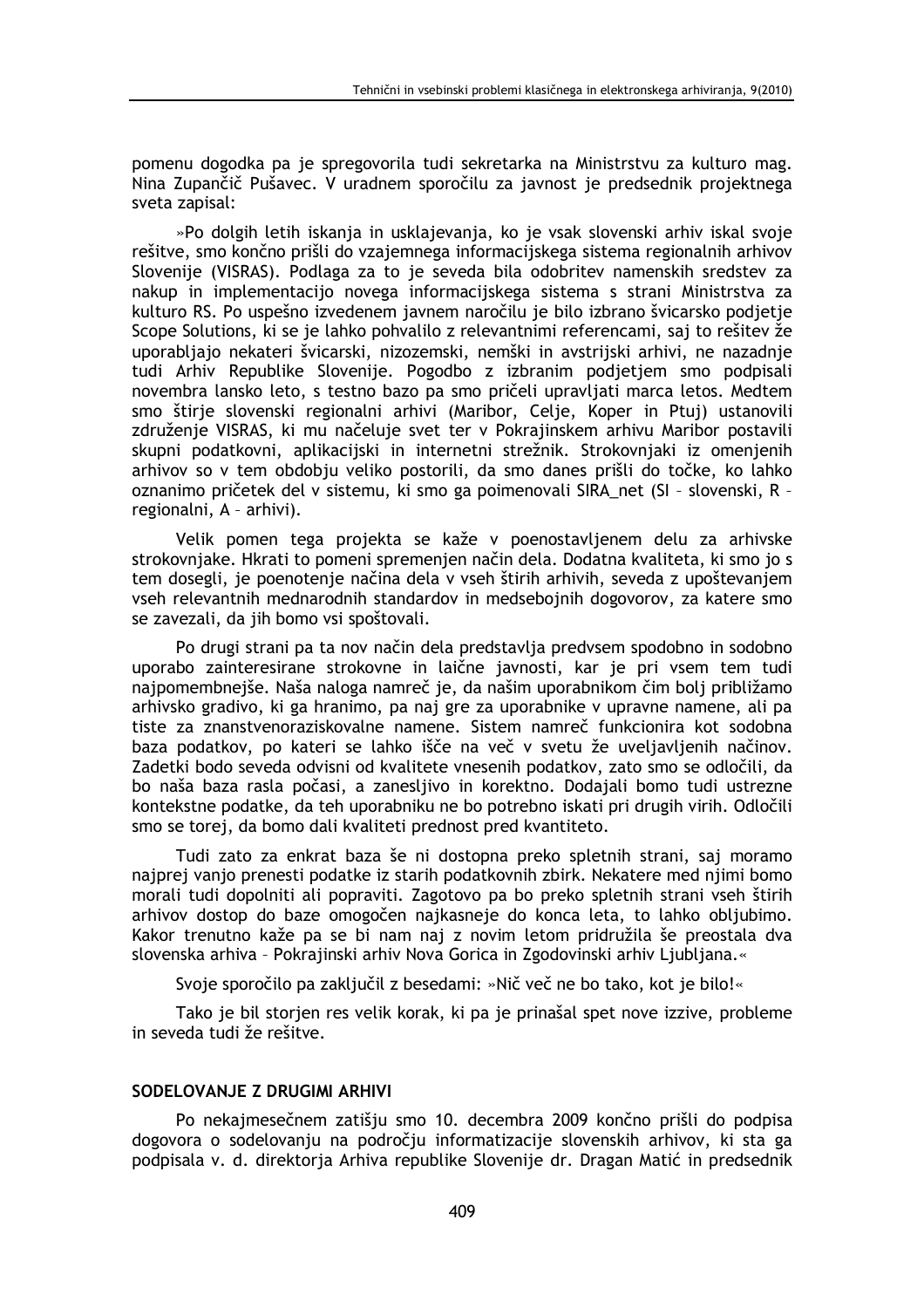projektnega sveta VISRAS mag. Bojan Cvelfar. Pogodbeni stranki sta se s tem sporazumeli za:

- izmenjavo izkušenj, navodil in orodij za administriranje, pomoč pri reševanju konkretnih problemov;
- sodelovanje delovnih skupin arhivistov glede navodil in postopkov, ki se odražajo pri nastavitvah ter uporabi orodja;
- izmenjavo izkušenj, navodil in orodij za administriranje;
- pomoč pri reševanju konkretnih problemov;
- sodelovanie v delovnih skupinah arhivistov glede navodil in postopkov, ki se odražajo v nastavitvah ter uporabi orodja;
- izmenjavo novic glede uporabe scopeArchive pri drugih uporabnikih (kot jih  $\bullet$ izvemo na raznih formalnih in neformalnih stikih, npr. konferencah);
- ustanovitev elektronskega foruma za izmenjavo tehničnih informacij;
- izmenjavo informacij o odprtih problemih oz. napakah (mogoče ima druga stran že rešitev, pozna alternativno rešitev, ali pa sploh ne ve, da problem obstaja);
- skupen vpliv na določanje prioritet odpravljanja napak v programu;
- izmenjava udeležencev na izobraževanjih, po potrebi tudi skupno organiziranje tečaiev.

Prvi konkreten rezultat tega sodelovanja se je pokazal že januarja, ko smo v prostorih Zgodovinskega arhiva Celje skupaj pripravili posvet na temo deskriptorjev ter se hkrati dogovorili, da bomo takšne posvete na različne teme skušali pripravljati mesečno. Na tem posvetu sta obe strani predstavili svoj pogled na temo uporabe deskriptoriev v programskem orodju. Razprava pa je bila zelo raznolika in pestra, tako da je dala veliko iztočnic za sprejemanje konkretnih usmeritev.

Tudi z Zgodovinskim arhivom Ljubljana in Pokrajinskih arhivom Nova Gorica je 17. 12. 2009 prišlo do podpisa aneksa k Pogodbi o vzpostavitvi vzajemnega arhivskega informaciiskega sistema slovenskih regionalnih arhivov. Omeniena arhiva sta v VISRAS zaenkrat vstopila kot pridružena člana in sledila je njuna vključitev v sekundarno okolje.

## **KAKO NAPRE 1?**

Pogled naprej nam odstira številna nova vprašanja, ki bodo zahtevala konkretne odgovore in odločitve. V nadalievaniu bom izpostavil le nekatera, ki se v tem trenutku zdijo najpomembnejša.

#### STROJNA OPREMA IN KOMUNIKACIJE

Strojna oprema je razen v primerih zahtevanega ponovnega zagona sicer ves čas delovala brezhibno. V primeru prehoda na novo verzijo programa scopeArchiveArchiv 5.0 (predvidoma v letu 2012) pa bi kazalo kupiti nov strežnik z ustreznimi strojnimi kapacitetami. Na področju hrambe elektronskih nadomestnih oz. delovnih kopij arhivskega gradiva pa je potrebno razmišljati v smeri zagotavljanja ustreznih kapacitet po regionalnih arhivih v kombinaciji s strojno opremo v Mariboru,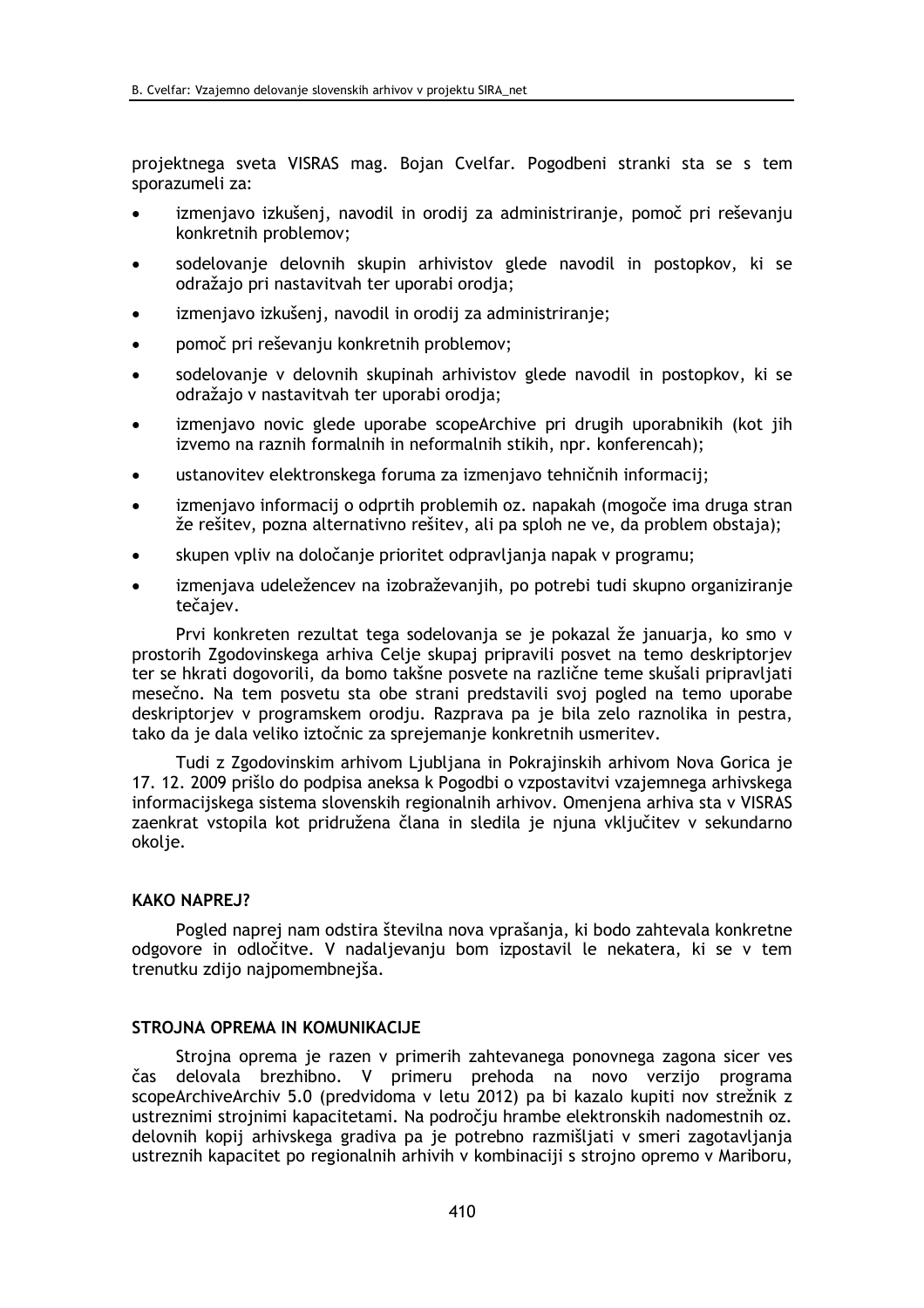na kateri bi bile nameščene zgolj »predstavitvene verzije« arhivskega gradiva. V ta namen bi po arhivih bilo potrebno nabaviti relativno dostopne NAS strežnike, ki bi bili opremljeni z diski vsaj v RAID 5. Vsak arhiv v sistemu pa bo moral zagotoviti dovolj velike hitrosti prenosa podatkov.

### PROGRAMSKA OPREMA

V letu 2009 smo nadgradili verzijo programa scopeArchiv 4.3.0.6 z aktualno verzijo 4.3.0.7. Konec leta 2009 so nam predstavniki scopeSolution predstavili novo verzijo programa scopeArchiv. Ta naj bi rešila mnoge zaplete v zvezi z izpisi. Ob tem naj bi bilo omogočeno tudi upravljanje z elektronskimi dokumenti v skladu s standardom OAIS.

Čaka nas inštalacija verzije s slovenskim vmesnikom ter, ko bodo izpolnjeni pogoji, vključitev ZAL in PANG v primarno okolje. Pričeli bomo s sistematičnimi aktivnostmi za implementacijo odprtokodne rešitve Fedora. V ta namen imamo na razpolago kar nekaj izkušenj kolegov iz NUK-a, pri katerih ta sistem že deluje, saj podpira storitev dLIB.

### IZOBRAŽEVANJE ADMINISTRATORJEV IN STROKOVNIH DELAVCEV

Administratorji so se v letu 2009 izobrazili do te mere, da v osnovi obvladujejo delovanie sistema. Potencialni problem v tem smislu predstavljata administratoria iz PANG in ZAL, ki ju je potrebno na ustrezen način izobraziti. Treba pa bo izvesti še dodatna izobraževanja za vse administratorje v zvezi s poznavanjem podatkovnega ozadja - podatkovni model in s tem povezanih izpisov, ter pridobiti še znanja s področia redne mesečne podpore delovania sistema.

Hkrati pa bomo morali organizirati redna mesečna izobraževania za arhiviste z različnimi temami v obliki krajših tečajev ali delavnic.

# STROKOVNA VPRAŠANJA IN ZAJEMANJE PODATKOV

Na področju vzajemne klasifikacije fondov in zbirk so zadeve urejene. Dopolnili smo klasifikacijske oznake, določili skrbnika klasifikacije ter določili način za spremljanje pobud in idej za spremembe vzajemne klasifikacije.

Na področju prevajanja vmesnika je zaradi objektivnih razlogov sicer nastala določena zamuda, vendar je prevod končan. Največje breme prevoda sta nase prevzela člana projektnega sveta mag. Nada Čibej in Ivan Fras, prevod pa je podrobneje pregledala tudi posebna strokovna skupina. Prevod je bil 21. januarja poslan podjetju Scope Solutions.

Na področju zemljepisnih imen je postavljena osnovna struktura z okoli 6000 zemljepisnimi imeni. Imenovana je skrbnica, potrebno pa je še sprejeti pravila in postopke v zvezi z zemljepisnimi imeni ter postopek dopolnjevanja in morebitnega spreminjanja podatkov.

Na področju osebnih imen je še potrebno izdelati postopke zajemanja normativnih in ostalih osebnih imen. Postopke in pravila v zvezi z oblikovanjem osebnih imen bo določila posebna strokovna skupina za popisovanje.